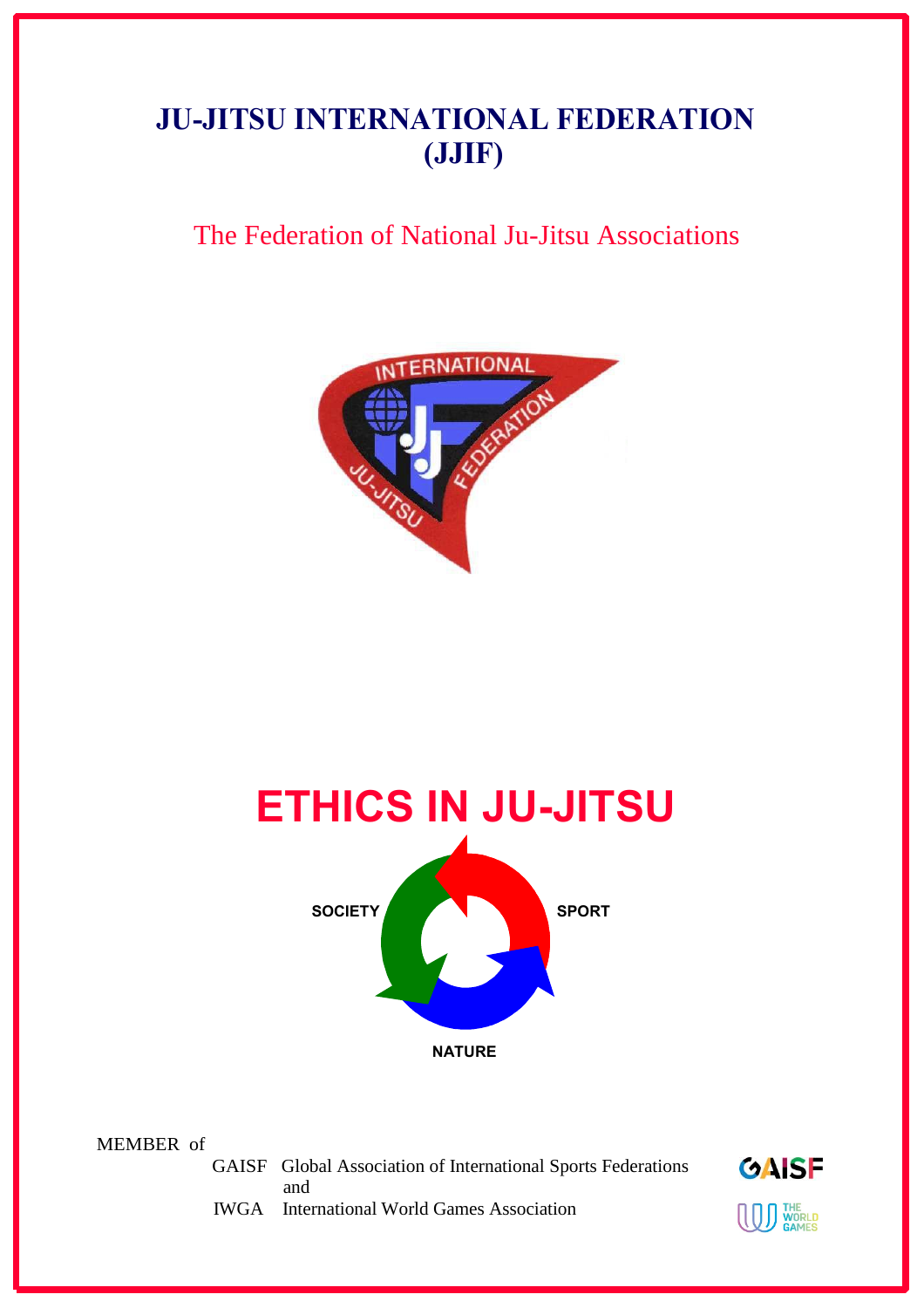## **LIST OF CONTENTS**

|                                                                           | 3              |
|---------------------------------------------------------------------------|----------------|
|                                                                           | 3              |
|                                                                           | 3              |
|                                                                           | $\overline{7}$ |
|                                                                           | 8              |
|                                                                           | 12             |
|                                                                           | 12             |
|                                                                           | 12             |
|                                                                           | 13             |
|                                                                           | 15             |
|                                                                           | 16             |
| 6. Dojo Etiquette and Some Basic Rules and Regulations of Conduct for Use | 17             |
| <b>PART 2: ETHICS IN SOCIETY FROM JU-JITSU PRACTITIONERS </b>             | 20             |
|                                                                           | 20             |
|                                                                           | 21             |
|                                                                           | 22             |
| Applications of the Code of Moral Conduct and Ethics of Ju-Jitsu          | 24             |
| <b>PART 3: ETHICS TOWARD NATURE FROM JU-JITSU PRACTITIONERS </b>          | 26             |
| Ju-Jitsu Practitioners' Responsibilities towards Nature                   | 26             |
|                                                                           | 27             |
|                                                                           | 29             |
|                                                                           | 31             |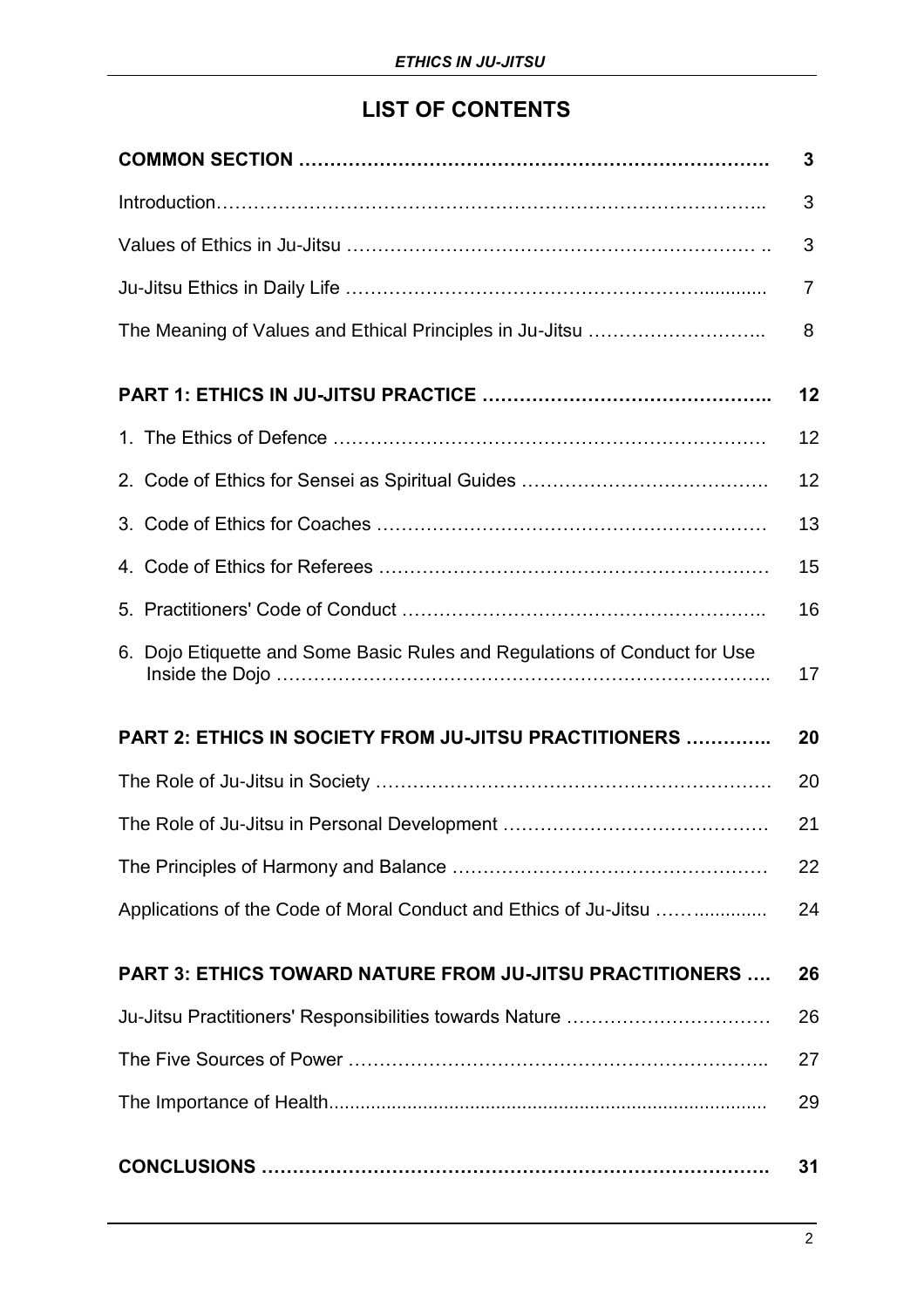## **COMMON SECTION**

### **INTRODUCTION**

There is an old saying pertaining to martial arts, which states, "One must first learn civility before he learns the art, and one must first know his ethics before he knows his skills".

Civility here refers to good manners, courtesy, respect and consideration for others. Ethics, on the other hand, is a fundamental set of acceptable behaviour which codifies the spirit of martial arts and which martial artists can rely on to cultivate their body and mind, and to guide their everyday actions and judgement.

Ethics is an indivisible part of the study of martial art and sets the moral guidelines for martial artists. Ethics principles serve as the traditional, cultural and social standard by which practitioners are trained in martial arts. Central to these principles is the concept of non-violence, respect for oneself and others, loyalty to one's family and country, and the following of the natural way.

The adherence to ethics confirms our moral obligation to society and fellow human beings as well as towards nature which surrounds us. The concept also includes the attitudes, lifestyle as well as the social and moral behaviour of the practitioner. It is the manner in which one behaves in both word and action. A practitioner of martial arts is not only a superior athlete, well-versed in combat, but also upstanding citizen with good moral and social virtues.

Fulfilling the ethical principles is the true spirit and ultimate goal of the way of martial arts inspire all of us (less than perfect beings) to continually strive for perfection within ourselves.

## **VALUES OF ETHICS IN JU-JITSU**

Traditionally, the studies of Ju-Jitsu consist of both the practice of skills and the adherence to ethics. The skills learned from Ju-Jitsu practice hone our physical bodies, sharpen our reflexes and strengthen our resolves and they should be counterbalanced by good conduct.

The philosophy of Ju-Jitsu is the achieving of harmonious values by individuals who live by peace, wisdom, morals, love and self-discipline through intellectual means. The primary goal of learning Ju-Jitsu is to become a better understanding person who lives with a greater expectation of a sincere life.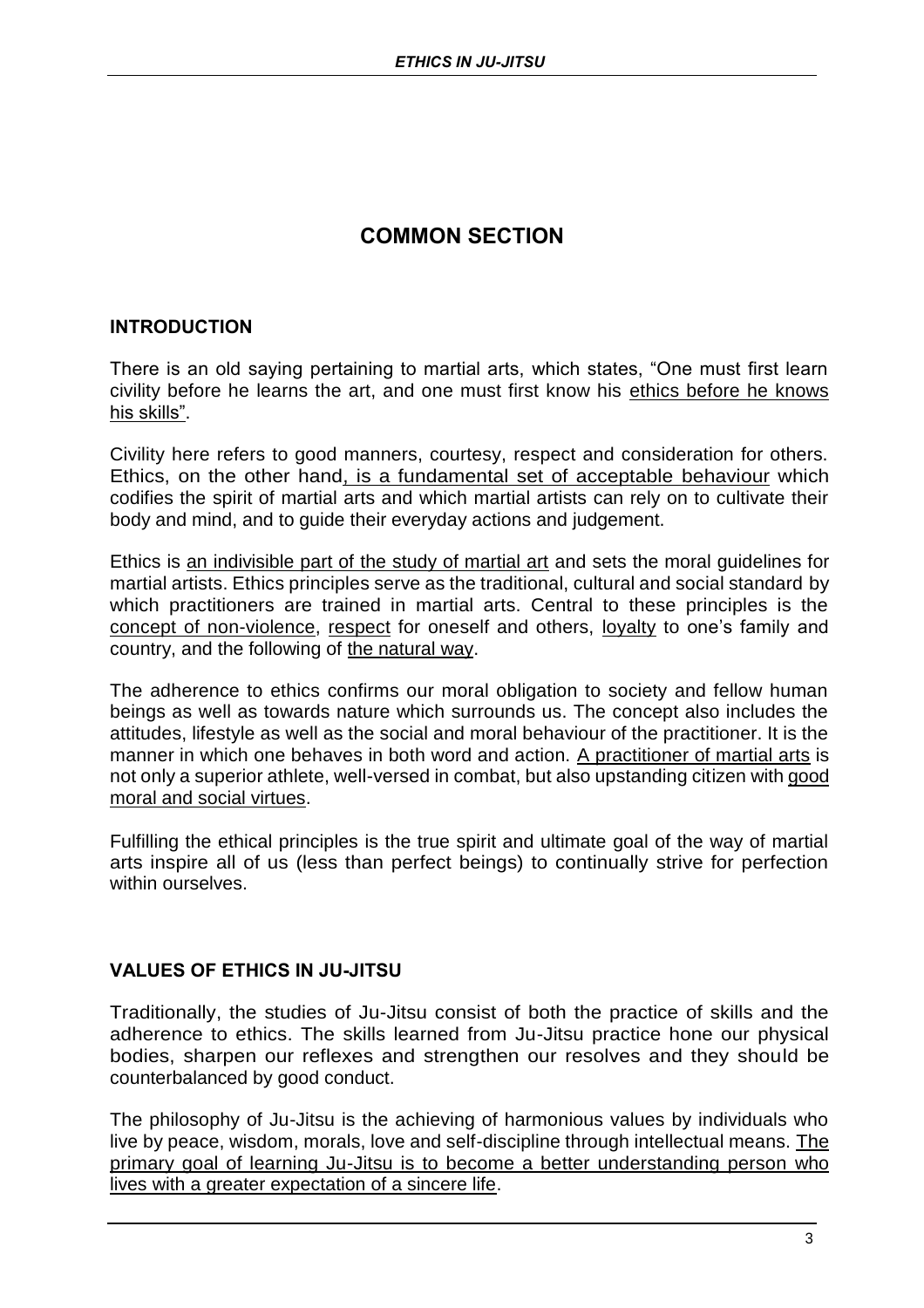Good quality of life also requires having a healthy life both mentally and physically. The art of Ju-Jitsu cannot exist without the mental aspect, which is the foundation that physical improvements are built upon. Ju-Jitsu is much more than just a work-out. It is an alteration, both physically and mentally, of one's lifestyle that will last a life time. It seems to be an issue of bridging the actions with the thoughts, or integrating fighting and philosophy.

Any worthwhile accomplishment requires a certain amount of dedication, effort and discipline. This is no less evident in Ju-Jitsu training. Every aspect of Ju-Jitsu requires the harmonisation of the mind and body. This harmonisation is achieved through mental focus and concentration combined with proper respiration and accurate physical techniques.

The aim of the Ju-Jitsu training is the welfare of the practitioner. Not only self-defence skills should be attained, but more importantly the focus should be on the individual's character development. A well-rounded personality can be realised only if the spirit is right.

Therefore the main goal in Ju-Jitsu practice is to cultivate a person's mind and body; not to use it as a means to vent one's anger, frustration or emotional problems. As the serious Ju-Jitsu practitioners we should accept a philosophy of non-violence - a physical confrontation should be avoided whenever possible. The use of force is condoned only in self-defence or in the defence of those who are defenceless. It does not condone meaningless rivalry, foolish stunts, intimidation of others, violent behaviour, criminal activities, self-preening vanity, any vices or addictions. The Ju-Jitsu practitioner displays this courage in the use of his<sup>1</sup> skills to satisfy the demands of ethics, and in defence of his country or fellow human beings against unjust violence, to the point of supreme self-sacrifice, if necessary. The Ju-Jitsu practitioner should use his knowledge only to protect himself and others from harm, and then only to the extent to protect and remove himself from the situation.

If it is necessary to use Ju-Jitsu against an adversary, the practitioner should still use self-restraint and good judgement. A properly trained Ju-Jitsu practitioner will do everything possible to avoid a physical confrontation, not only because he knows that such confrontation is unnecessary, but also because he knows that he has a better than average chance of successfully defending himself, and because a physical confrontation is philosophically degrading, as it indicates that all other means of avoidance have failed.

The Ju-Jitsu practitioner should also adopt an attitude of self-control - he must bend like the willow. All of these will help him become a better person and, at the same time, help him avoid unnecessary confrontations. It is the inner peace and confidence that the practitioner develops that makes this possible. Patience is the key.

Discipline is the exercising of self-control. In Ju-Jitsu, this concept encompasses the emotions, actions, and mental activities of its practitioners. It is one of the cornerstones from which mastery is attained.

<sup>1</sup> Reference to the male gender in this document with respect to practitioners applies to both males and females.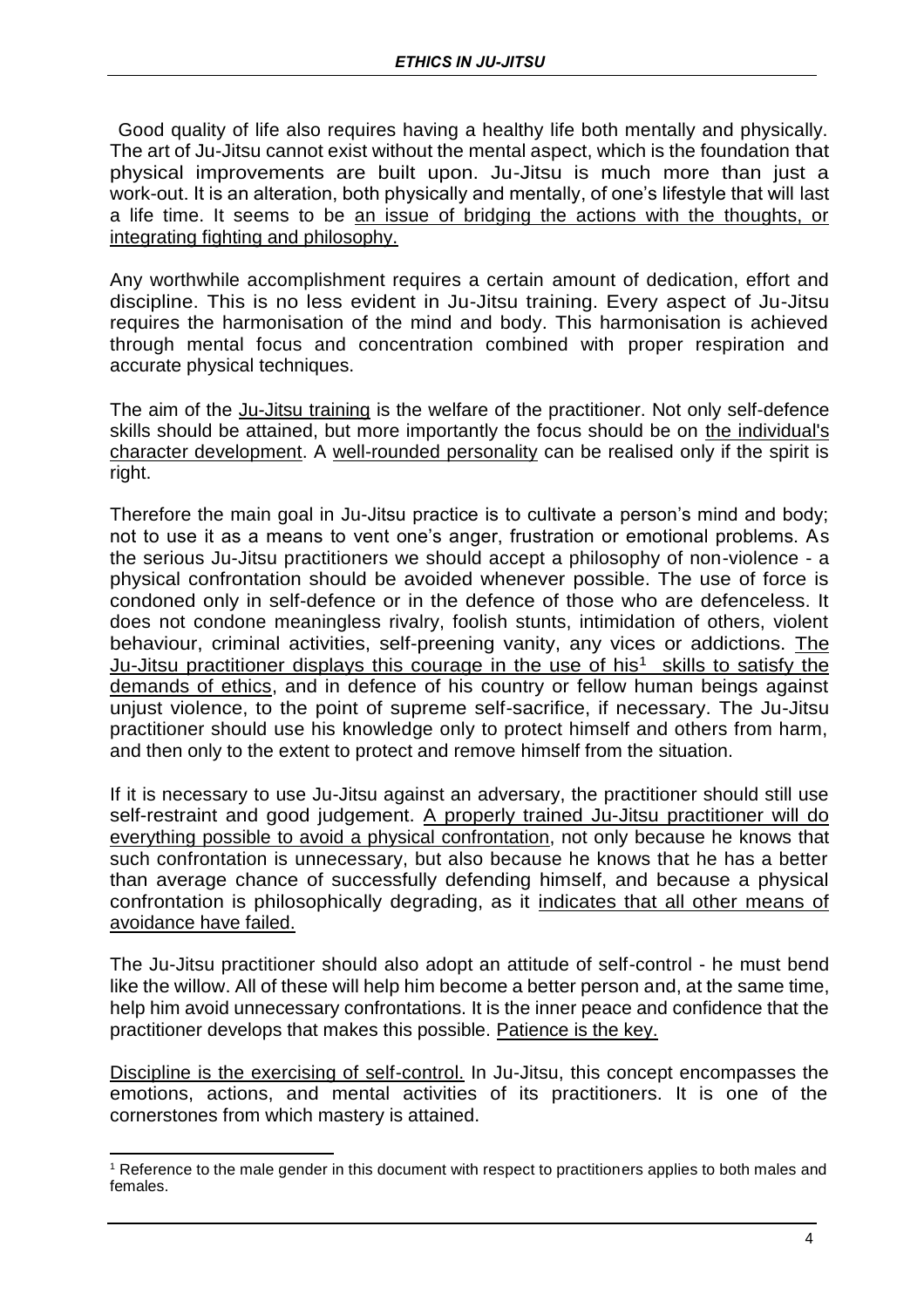The ability to defend oneself greatly improves self-confidence. Self-confidence combined with better judgement, integrity and overall improvement in lifestyle brings a positive attitude.

The mental aspect of Ju-Jitsu are not quickly seen when compared to the almost-immediate physical improvements. Improvement of physical ability gained from training will be immediately visible to the practitioner himself while the improvement of the mental aspect will be recognised by those around him. Physical activities used to enhance mental conditioning are helpful in developing a positive self-image. The physical aspect of training is a direct mirror of how much energy the individual is putting into his own internal growth. The harder he trains his body the more he grows spiritually.

As it was said the primary objective of practising Ju-Jitsu is perfection of character. And in order to perfect one's character, one should be grateful for the abundant blessings of nature, as well as for the great love of parents; one should realise his enormous debt to teachers and be ever mindful of his obligations to the general public.

Every practitioner of Ju-Jitsu should realise that honesty is the foundation of all virtues. Kindness is the secret of business prosperity. Amiability is the essence of success. Working pleasantly is the mother of health. Strenuous effort and diligence conquer adverse circumstances. Simplicity, fortitude, and manliness are the keys to joy and gladness; and service to humanity is the fountain of mutual existence and common prosperity. Courtesy, respect, modesty, loyalty, generosity and dedication are not only the source, but the reward of the training.

Ju-Jitsu practitioners continually strives to live up to the seven principles of the Code of Bushido "the way of the warrior". The Code of Bushido teaches humility, truthfulness, bravery, benevolence, compassion, sincerity, loyalty and devotion to our families, friends, country as well as every aspects of our lives. As Ju-Jitsu practitioners we believe that Code of Bushido serves as our constant reminder to perfect our character.

#### Looking at it from today's perspective, ethics in Ju-Jitsu manifests itself mainly in the following ways:

First, humility. Being humble is not easy for a martial artist. This is especially so for those who have some small accomplishments already. It is easy to look down on others who are less skilled and become unduly vain and arrogant. It is also easy to become short-sighted and narrow-minded, often praising oneself and putting others down. The result is unnecessary prejudices that often exist between different styles of martial arts. The fact is, all styles have their own merit and all have individuals who have attained high levels of accomplishments. Determining which style is better than another is neither possible nor necessary. The study of martial art itself is an unending journey.

All who have great accomplishments also display great humility. This is because, without humility, no one is capable of learning. The more humble a person is, the more willing he is to learn. This is the prerequisite to the attainment of knowledge.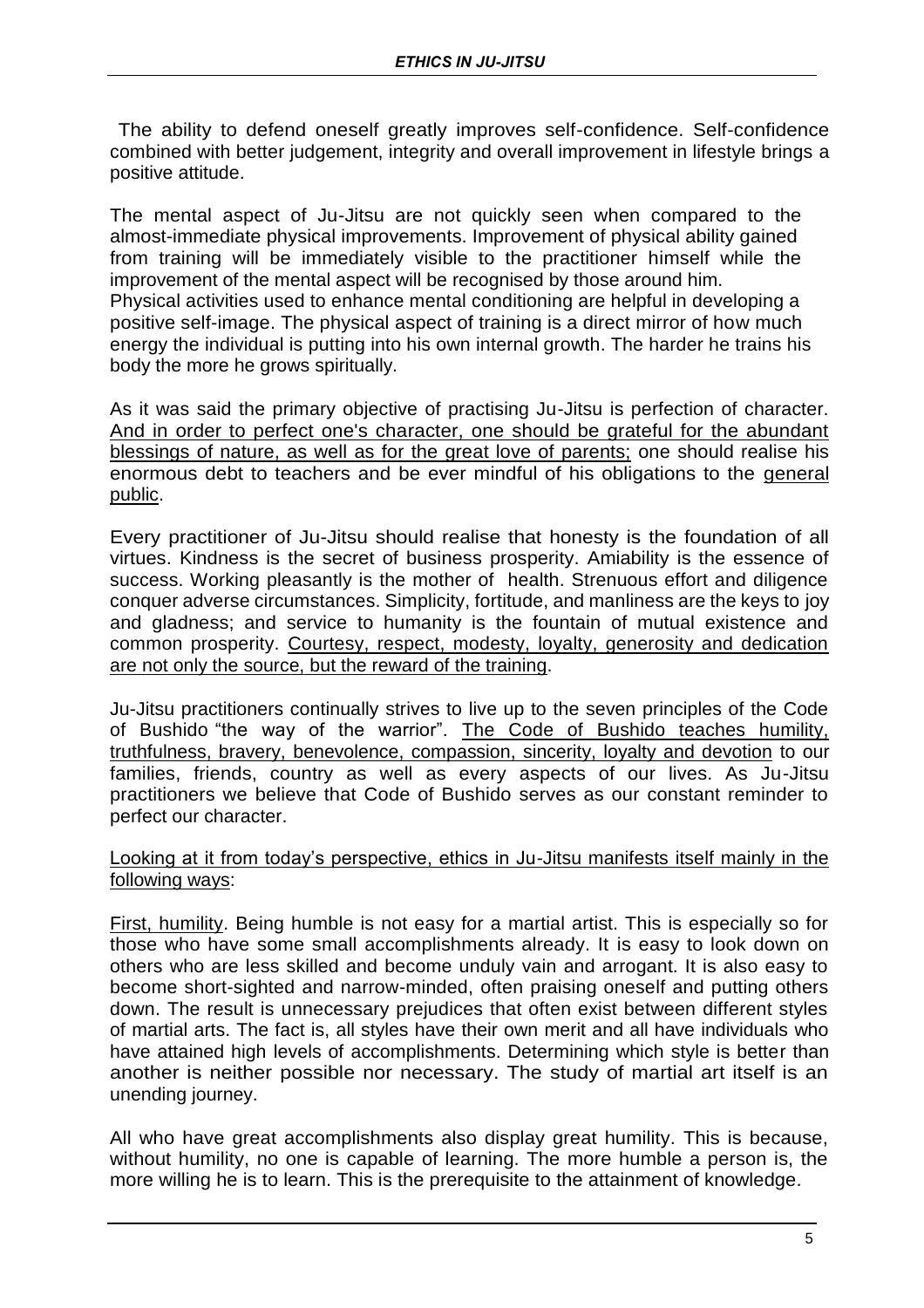"As an empty cup can be readily filled, an open mind is sure to learn".

The second aspect is courage. The willingness to stand up for truth and justice is a traditional virtue in martial arts. The courage spoken of here is a higher kind of courage. It is the courage of self-sacrifice, of standing up for the truth, regardless of what the odds are or what the cost may be. It is not the petty bravery of proving one's self-worth by engaging in meaningless rivalry, foolish stunts or the intimidation of others. The courage in this sense is an important test of a person's true worth. In times of danger or crisis, a martial artist must stand up and be counted. The willingness to sacrifice is the hallmark of a true martial artist. No human endeavour can ever be possible without some sacrifice.

The third aspect is integrity. A true martial artist must have a high moral character, be open, forthright and honest. He should never be intimidated by power, corrupted by money, nor weakened by desire. A person must never be vain, but he can never be without pride. The true martial artist must have enough pride not to be used and corrupted by others, or lower oneself to grovel at the feet of the rich and powerful. He will never permit him to be used by evil. The independence and integrity of personal character must be defended at all cost so that we may stand tall under any circumstance. In doing so, one will always have a clear conscience and righteous strength. This is the physical manifestation of Ju-Jitsu spirit through the merging principles of the way and the art.

Last but not least is respect. Respect and sensitivity toward others have a strong effect on personal relationships, both at work or at school, and with friends and family. Along with the mental connection and respect for others comes an awareness of other and their needs.

Respect for those who are senior and from whom we learn is essential for learning. Without this basic element, the teacher cannot teach and the learner cannot learn. Practitioners should not only show etiquette for the seniority system and honour senior members but show respect for self, other practitioners and all human beings.

We should always honour ours families, and give without the expectation of receiving. Striving for family honour is a lifetime responsibility. As a member of a family, one's first duty is to be filial to parents, to be helpful and harmonious with our consort, and to be affectionate to brothers and sisters, in order that the family may be a sound, successful and harmonious unit of the community.

As a member of a nation one must be grateful for the protection which one derives as a citizen; one must guard against self-interest and foster a spirit of social service.

This principle can be further expanded to include respect for other human beings, respect for society, institutions, other nations, cultures and all aspects of life and nature. Only when there are sufficient numbers of people who share this respect we can hope to change our world of violence and chaos into a world of peace and order. Respect should be also applied to Nature which always must be seen as the sustenance of our life and energy and, often, as our inspiration and example of balance and order.

As the Ju-Jitsu practitioners we should also use ethics as a frame of reference for our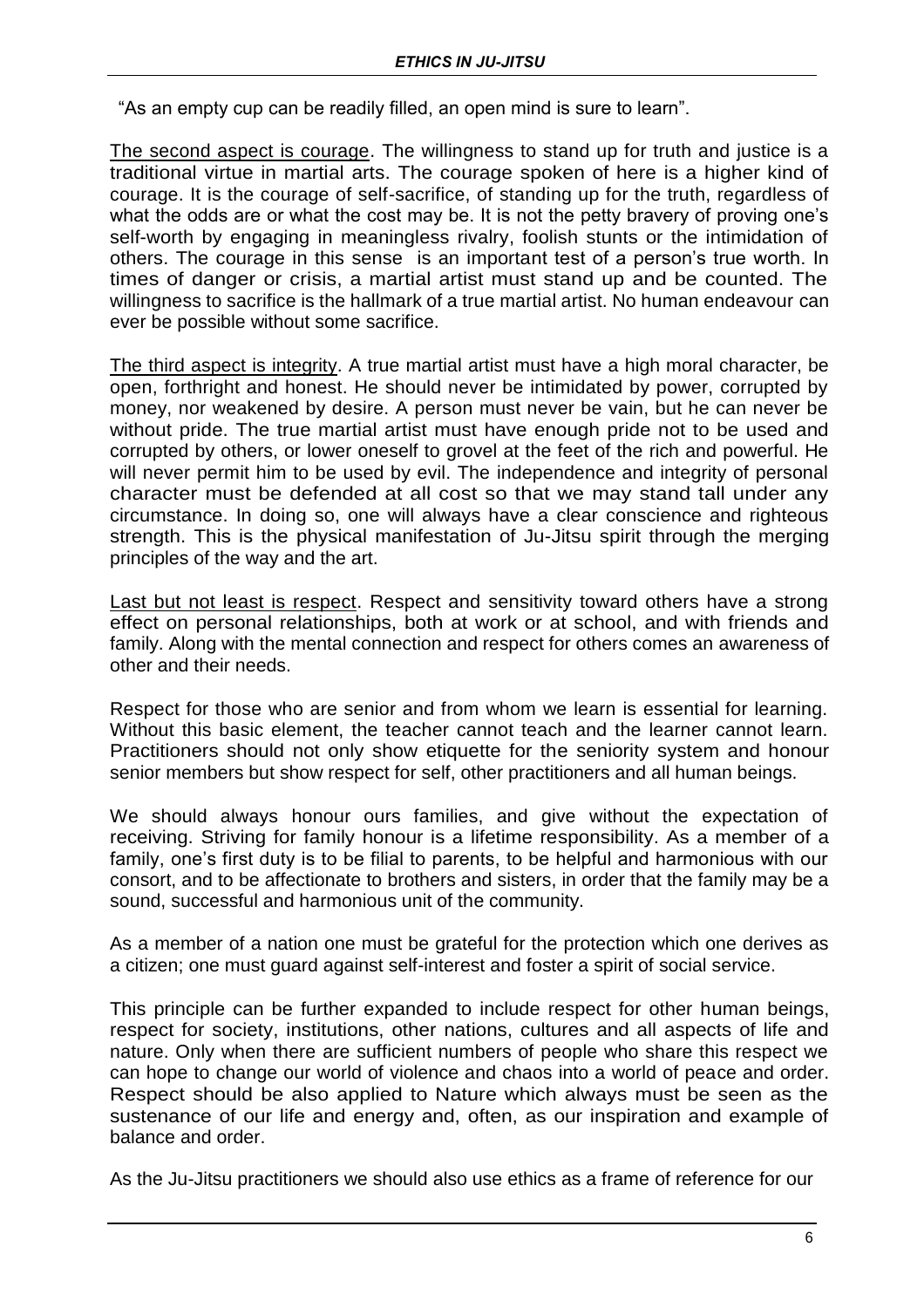daily behaviour and activities. We are responsible to demonstrate the "codes" in and out of the training area. This example shows that we do not consider our art separately from our everyday life. This demonstrates the strength of our art and makes us good practitioners and teachers.

Like a drawing in ink of the whispering of wind in the pines, the secrets of Ju-Jitsu can only be suggested. Only through personal experience can one comprehend the mystic ecstasy of such secrets. And only by cultivating a receptive state of mind, without preconceived ideas or thoughts, one can master the secret art of reacting spontaneously and naturally without hesitation and without purposeless resistance.

## **JU-JITSU ETHICS IN DAILY LIFE**

To meet the urgent personal and social challenges of increased violence and the deterioration of ethical values, we need an additional education and training beyond of the academics teaching, one that can teach people the skills to resolve conflict and build character.

The martial arts have a tremendously creative potential for teaching people to resolve conflict peacefully and create fine moral character. Society is crying out for help in these troubled times, and the art of Ju-Jitsu can be an intelligent and effective way to prepare people to cope with today's challenges.

The current publicised image of Ju-Jitsu as a violent, military discipline is not a true representation of what is, in essence, a mean through which one can come to understand and creatively deal with conflict.

Ju-Jitsu can teach the virtues of humility, courage, integrity, and respect (as indicated in the previous chapter), qualities that build a strong and honourable character in people so that they may contribute to creating a more peaceful and gentler world. The original martial arts of peace that became, over time, the arts of war have paradoxically the transformative potential to again be peaceful and healing arts but only with the right vision and the right means to carry out this vision.

Ju-Jitsu can have a vital and profound role in helping people resolve conflict non-violently. It is clear that Ju-Jitsu has the potential to become a significant, educational model to use in raising people, especially young ones, to be healthy and intelligent human beings.

With physical skills as a base, the Ju-Jitsu practitioners develop the confidence to use psychological and sociological self-defence skills which enable them to deal with the fears and challenges of everyday life.

If they are to meet this obligation, Ju-Jitsu schools and clubs need highly trained coaches, who have the necessary skills and resources to prepare their athletes to cope with these challenges. Training programs and innovative curricula will need to be developed in the evolution of this art from self-defence and competitive sport to the greater mission of a peaceful and spiritual discipline that can address the social and individual ills of humankind.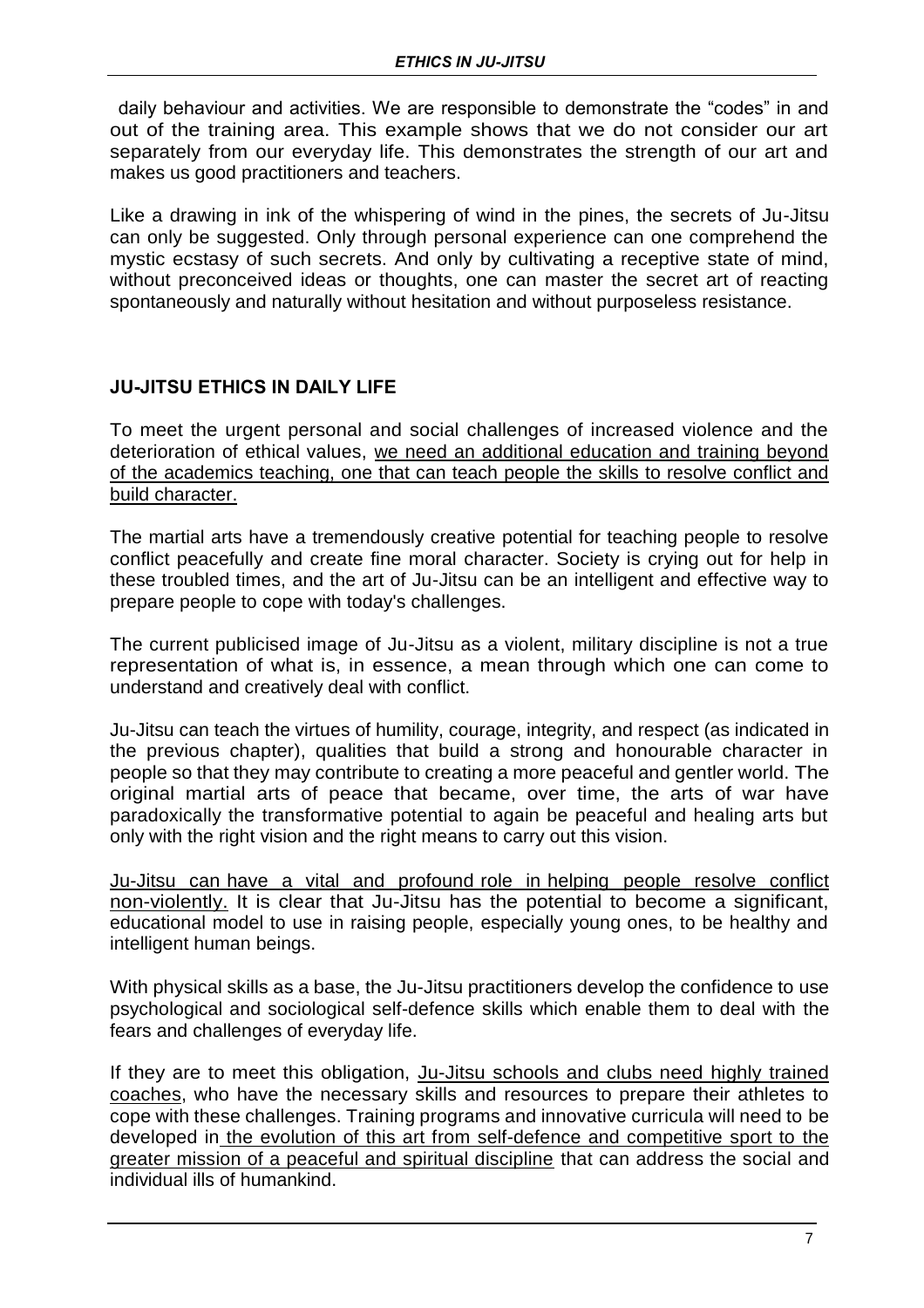The stated goals of the popularisation of Ju-Jitsu and its ethics principles are as follows:

- 1. To promote and perpetuate the art of Ju-Jitsu and to foster respect for its founders and their history, philosophy, and principles;
- 2. To disseminate information to the martial arts community and the public about the art and science based upon practitioners' style of life and behaviour, their written notes and records and through formal and informal meetings on these topics;
- 3. To serve as a living repository of all of the various aspects of Ju-Jitsu, including physical - technical training, historical foundation, scientific basis and philosophical - mental spiritual learning;
- 4. To maintain high standards of presentation when addressing subjects related to Ju-Jitsu, never falling into unnecessary arguments and comparisons, but always making reference to the moral values;
- 5. To give recognition to legitimate coaches and practitioners of Ju-Jitsu;
- 6. To establish a Code of Ethics calling for mutual respect between members and for coaches and practitioners of other martial arts disciplines.

## **THE MEANINGS OF VIRTUES AND ETHICAL PRINCIPLES IN JU-JITSU**

The interpretations of some words are sometimes so personal and different, to the point that converging efforts towards virtues and ethical principles may be jeopardised and vanish. In order to establish a common ground in the moral evolution of Ju-Jitsu practices, some basic interpretation is here introduced. It is like paving a road for a smooth starting, without limiting the freedom of the directions to be persuade.

#### BENEVOLENCE

I will look for the good in all people and make them feel worthwhile. I will show compassion to all living things and nature.

## **CHARACTER**

I will reflect honour and respect on the martial arts and our forms of association by leading a clean and upstanding lifestyle. It is not through words, but my actions, that I will set a good example for others to follow.

## COURAGE

I will develop courage by opposing influences that can cause failure and defeat mentally, physically and spiritually. I will stand up for the truth and justice. I will not display petty bravery by engaging in meaningless rivalry, foolish stunts or the intimidation of others.

## **COURTESY**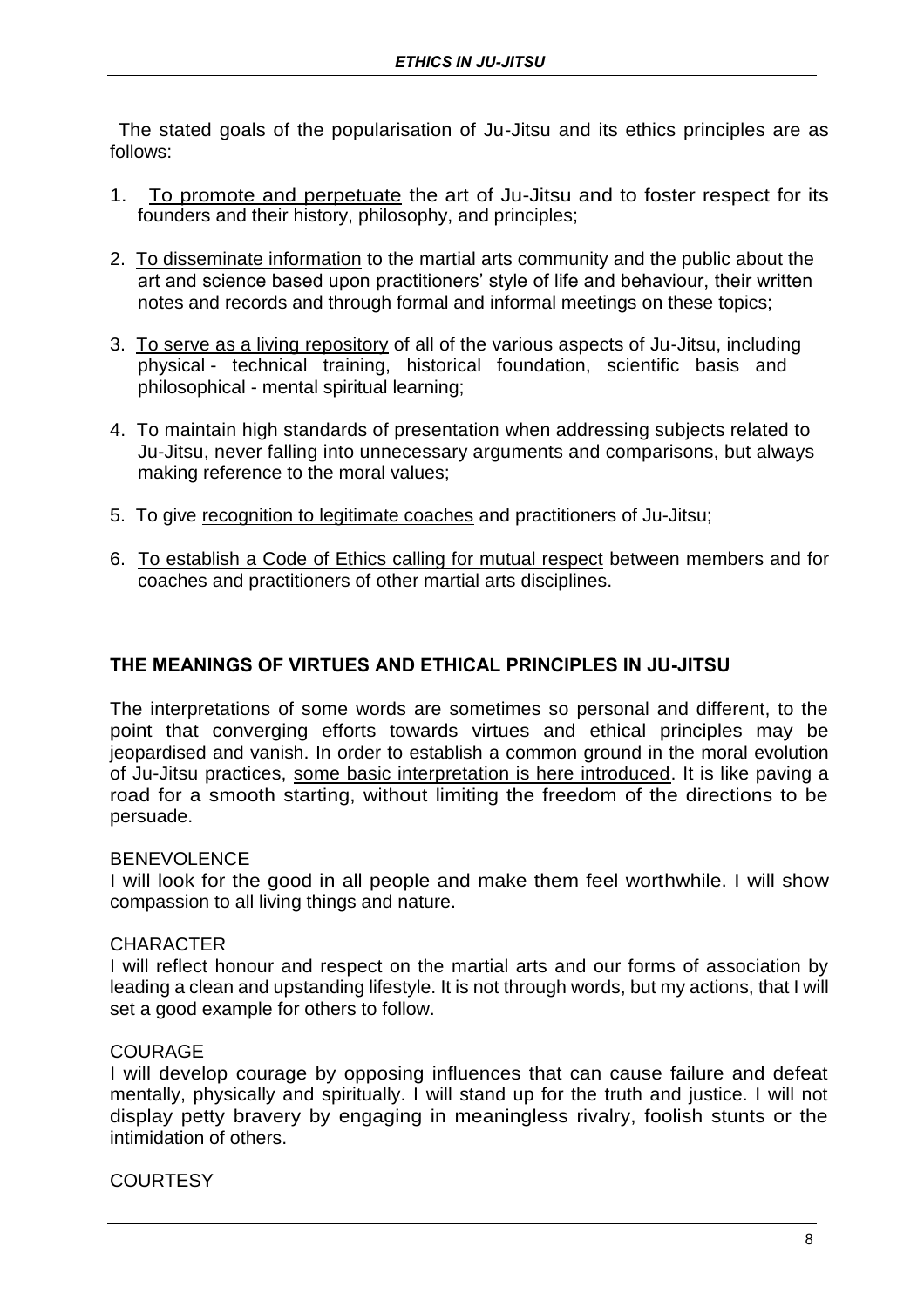I will extend proper manners and etiquette to those I meet.

### ENCOURAGEMENT

I will be as enthusiastic about the success of others as I am about my own accomplishments.

#### ENDURANCE

I will persevere through all obstacles and challenges in life. I will not lose faith in myself or those I love through physical, mental and emotional hardship.

#### FAMILY DEDICATION

I will continually work at developing love, happiness and loyalty in my family and acknowledge that no other success can compensate for failure in the home.

#### FORGIVENESS

I will forget the mistakes of the past and press on to greater achievements in the future.

#### HEALTH

I will protect my skills by avoiding harmful health practices such as smoking, drugs and excessive use of alcohol. I will preserve and defend the ethics of Ju-Jitsu and will never enhance my mental and physical performance unnaturally (or to treat ailments or injury when is medical unjustified) for the sole purpose of taking part in a competition with using prohibited substances prior to or during a competition or a training.

#### **HONESTY**

My personal, business, academic, and family life will be conducted honestly, and will not accommodate lying, cheating or stealing.

#### **HUMILITY**

I will invest so much time towards the improvement of myself that I will find no time to criticise others. I will remain humble to continue my own growth.

#### **INTEGRITY**

I will be sincere and forthright in my relationships with others and maintain a high level of moral principles in my daily living. I will not be manipulated or intimidated by power, corrupted by money, nor weakened by desire. I will demonstrate sincerity by carrying the Code outside the school and club and into all aspects of life. I will not be "two-faced" or hypocrite.

#### LOYALTY

I will be faithful, supportive, defend and be true to myself, my family, my colleagues, my friends, and the way of the art.

#### **MERCY**

I will always show mercy and compassion to all living things.

#### MOTIVATION

I will become and remain highly goal-oriented throughout my life, for the enrichment of my soul.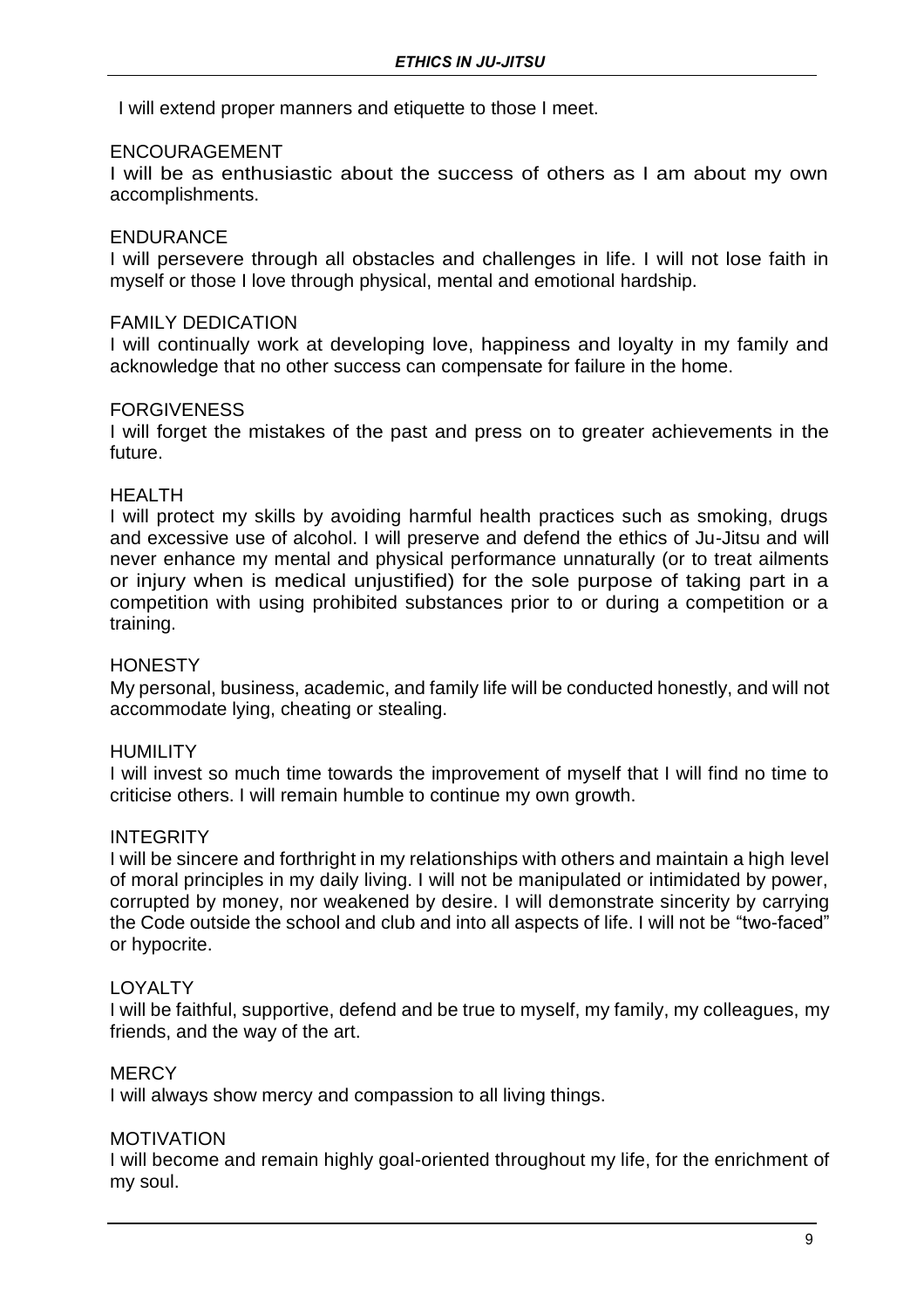#### NON-CRITICISM

If I have nothing positive to say about a person, I will say nothing.

#### OPEN-MINDEDNESS

I will maintain an attitude of open mind toward another person's viewpoint while still holding fast to what I know to be true and honest.

#### **OPTIMISM**

I will always be in a positive frame of mind and convey this feeling to others.

#### PATIENCE

I will not look down on those who have not reached my level of skill or understanding. I will use others as a positive inspiration while understanding that everyone progresses at different rates. I will be patient with myself and recognise that I am imperfect.

#### RESPECT

I will show respect for the Ju-Jitsu seniority ranking system and structure, all members of the Ju-Jitsu family and other martial artists, all human beings, respect for society, institutions, other nations, cultures and all aspects of life and nature.

#### SELF-CONFIDENCE

I will have confidence in myself and my abilities. When the proper time comes for me to contribute, I will not give in to uncertainty. I will have confidence in those around me and give them my constant support and encouragement.

#### SELF-CONTROL

I will retain my composure and remain calm in stressful situations, regardless of the behaviour of others towards myself. I will not lash out verbally or physically for undue reason. It is my responsibility to control myself and to use my special skills properly. Beginners will mask emotions. Advanced practitioners will control and discipline emotions and actions through self-control. I will act, not react.

#### SELF-DEVELOPMENT

I will develop myself to the maximum of my potential in all ways. I will develop a habit of lifelong learning and practice these principles in daily life.

#### SELF-DISCIPLINE

The key ingredient for success in life is the discipline of mind and body. Setting goals and following them through with full commitment and dedication builds self-discipline. Whatever goal I set for myself, I will first get a mental image of what it is I want to achieve, then I will be determined and persistent enough to overcome all obstacles that might get in my way or prevent me from achieving my goal without prevailing over other people's interests. Finally, I will train or study accordingly until that goal is attained.

#### **SERVICE**

I will give unselfish service by helping and encouraging other students, participating in school or club projects and activities, and I will show pride by maintaining a clean and orderly place to train and learn.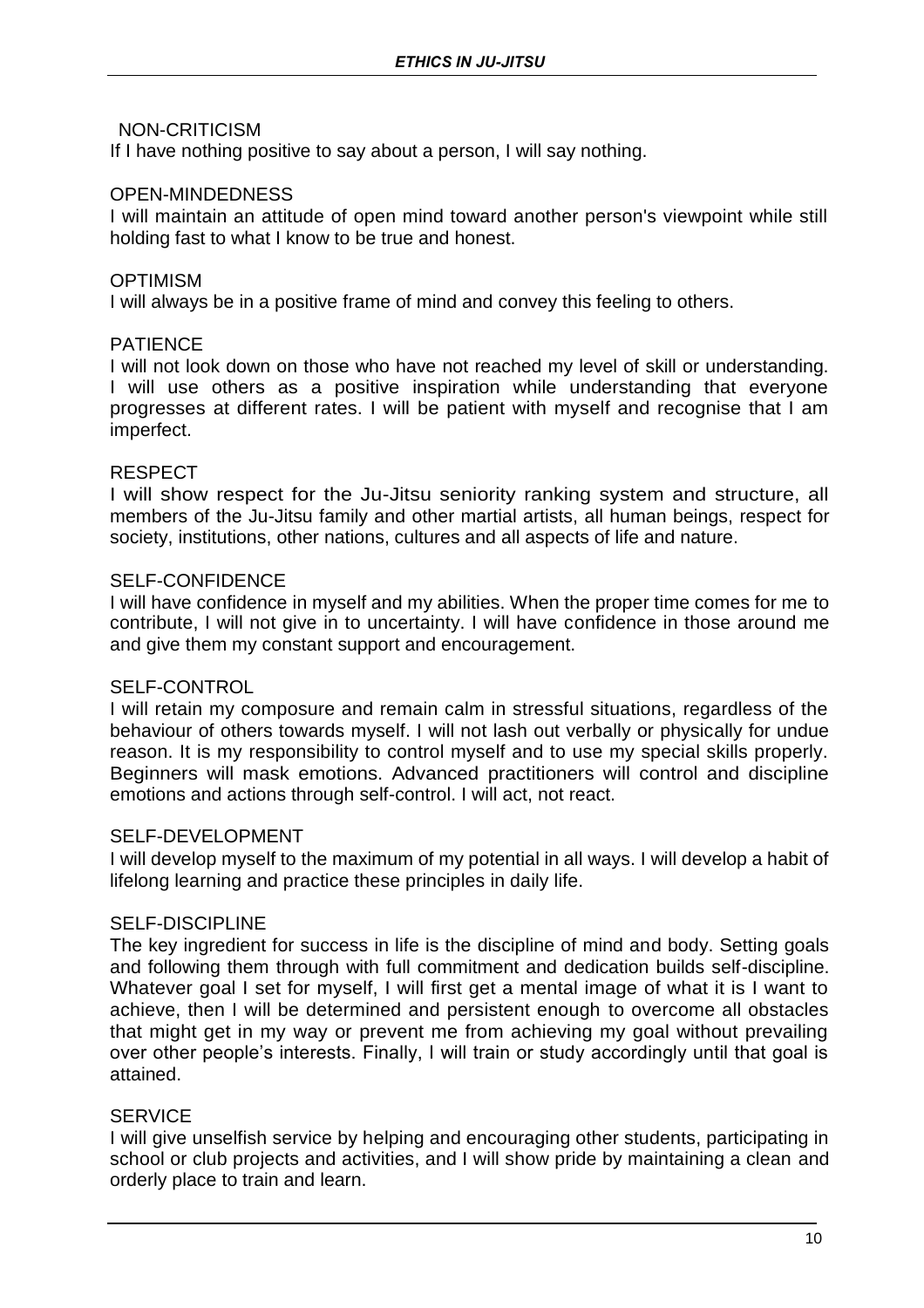These codes principles should encourage individuals to live impeccably with more joy, more choice, and more peace. A path is not without risk, but is not without rewards. Living by the Warrior Code will enrich daily living on our own terms.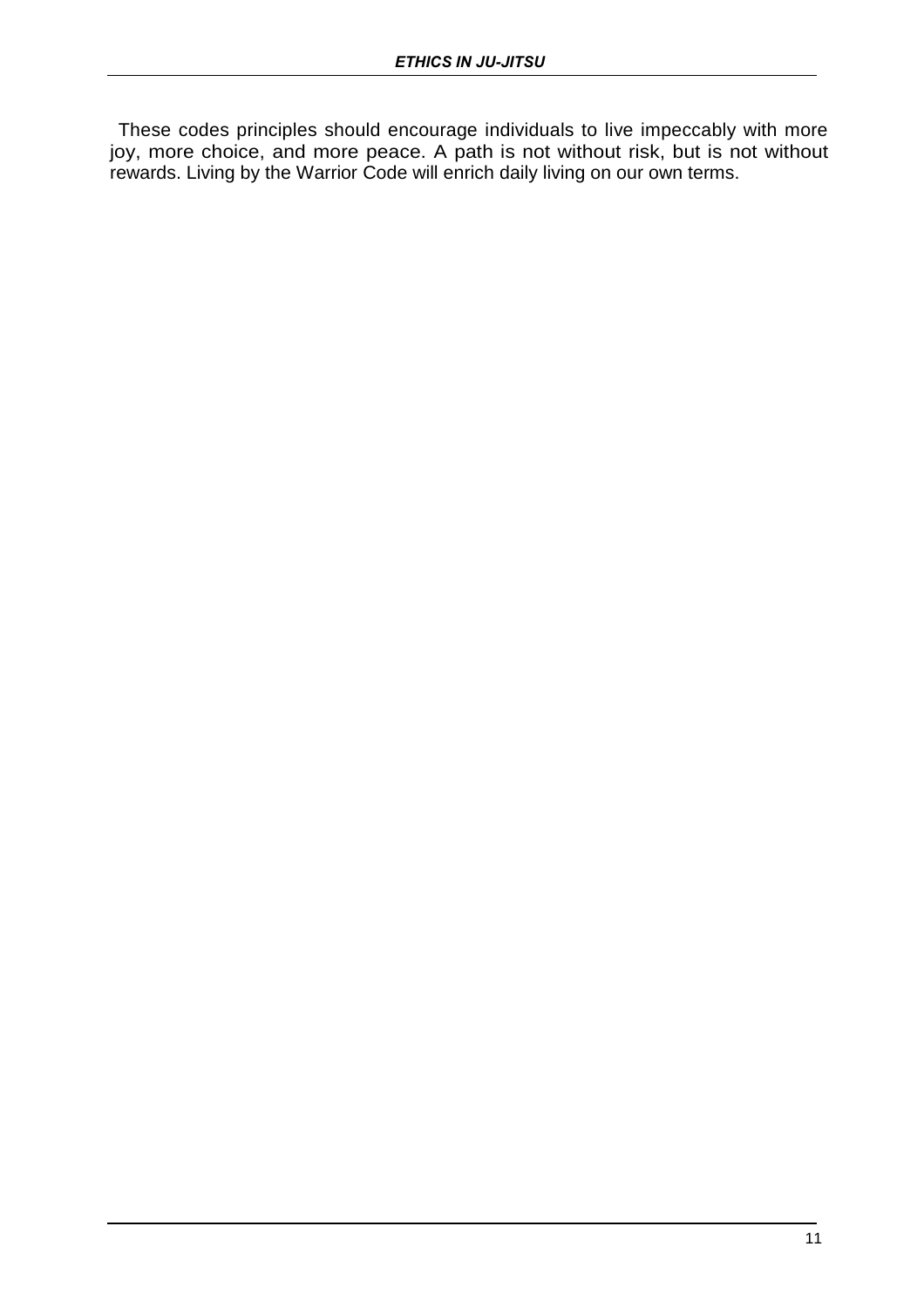## **Part 1**

## **ETHICS IN JU-JITSU PRACTICE**

## **1 THE ETHICS OF DEFENSE**

Everyone has the right to defend himself; however, the Ju-Jitsu practitioner must be guided by ethical motives, with the intention to defend himself without hurting others. He must respect the natural integrity of the opponent's anatomy. With practice, effective self-defence becomes possible without the necessity of inflicting serious injury upon an aggressor. True victory is only achieved if no one loses. The Ju-Jitsu practitioner must be responsible for his own safety, those he is protecting, and for not inflicting unnecessary damage upon the aggressor.

There are basically four levels of ethical behaviour in combat, with associated ethical considerations:

- 1.1. Unprovoked attack with initiative and without provocation, resulting in the injury or death of another person. This is the lowest level and is ethically inexcusable and reprehensible.
- 1.2. Provoking an attack by insult or a contemptuous attitude, then injuring the other person when they retaliate. The instigator is responsible for inciting the attack, and there is little ethical difference between this level and the one before.
- 1.3. Defending against an unprovoked attack, where the attacker is injured or killed. Because the defender is not responsible for the attack, this is more defensible ethically than levels one or two; however, the result is the same injury or death of the other person.
- 1.4. Controlled defending against an unprovoked attack, where neither attacker nor defender is injured. This is the ultimate ethical level of self-defence. It requires not only great skill, but also ethical motives and a sincere desire to defend oneself without hurting others. This is the goal of all true self-defence arts and must become the goal of all Ju-Jitsu practitioners if they are to rise above their performance of physical techniques.

## **2 CODE OF ETHICS FOR SENSEI AS SPIRITUAL GUIDES**

Spiritual practices are not without risk. Therefore, when an individual chooses to practice with the assistance of a guide, both take on special responsibilities. In an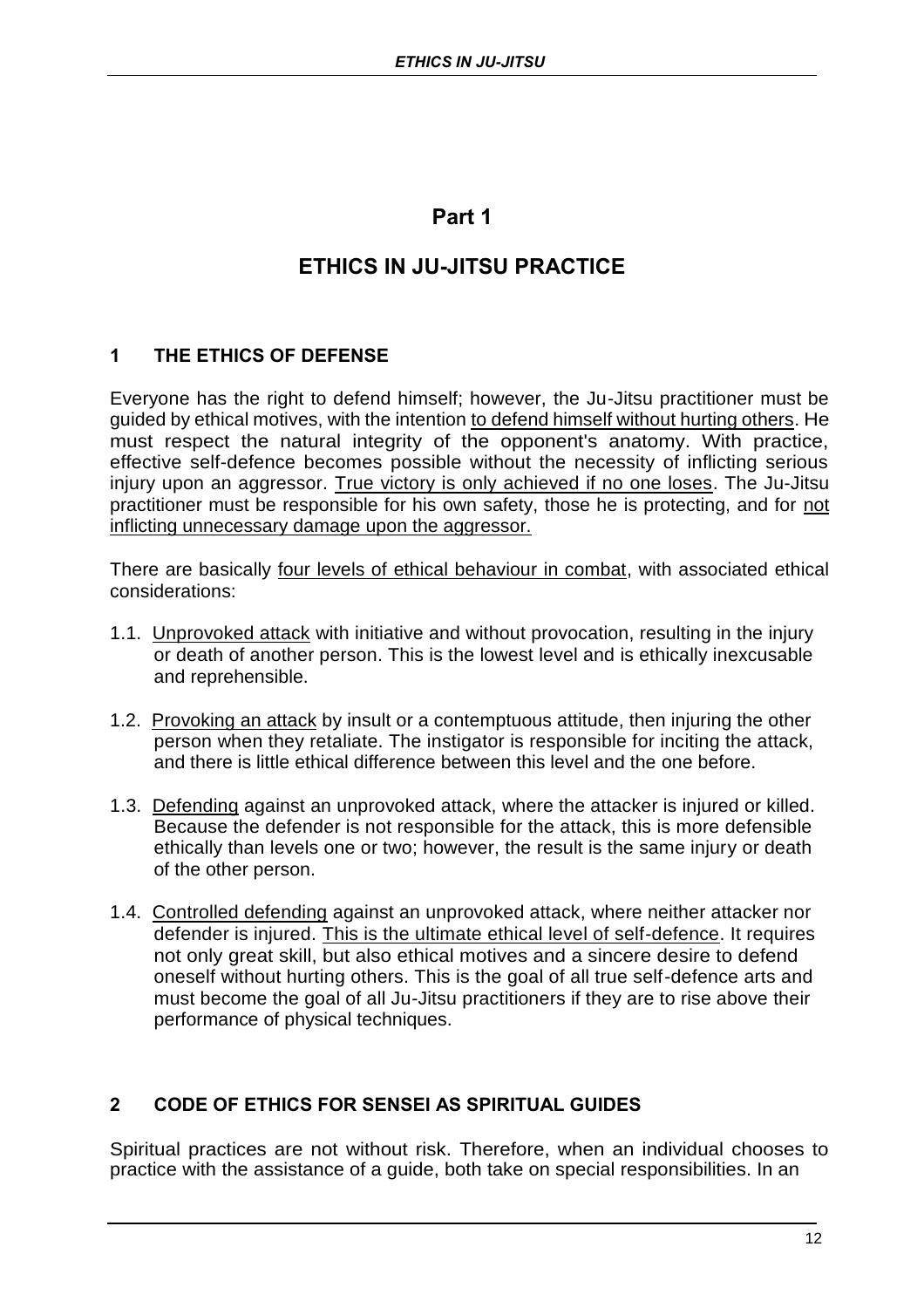effort to integrate the yearning for spiritual exploration with present-day societal concerns, it is necessary to establish some additional principles of ethics for those who serve as spiritual guides as follows:

### 2.1. INTENTION

Spiritual guides are to practice and serve in ways that cultivate awareness, empathy, and wisdom.

### 2.2. SERVING SOCIETY

Spiritual practices are to be designed and conducted in ways that respect the common good, with due regard for public safety, health, and order. Because the increased awareness gained from spiritual practices can catalyse desire for personal and social change, guides shall use special care to help direct the energies of those they serve, in responsible ways that capitalise on their personalities and individual character.

### 2.3. SERVING INDIVIDUALS

Spiritual guides shall make reasonable preparations to protect each participant's health and safety during spiritual practices and in the vulnerable periods that may follow. Appropriate customs of confidentiality are to be established and honoured.

### 2.4. COMPETENCE

Spiritual guides shall assist with only those practices for which they are qualified by personal experience and by training or education.

### 2.5. INTEGRITY

Spiritual guides shall strive to be aware of how their own belief systems, values, needs, and limitations affect their work.

## 2.6. NOT FOR PROFIT

Spiritual practices are to be conducted in the spirit of service. Spiritual guides shall strive to accommodate participants without regard to their ability to pay or make donations.

#### 2.7. TOLERANCE

Spiritual guides shall practice openness and respect towards people whose beliefs are in apparent contradiction to their own.

## **3 CODE OF ETHICS FOR COACHES**

Coaches can have great influence on developing athletes who are reliant on these coaches for the basic instruction and guidance necessary to reach the top levels. Coaches can have tremendous power over these athletes and this power must not be abused. Therefore it is necessary to set a code of ethics and conduct to guide the coaches and protect the athletes for the mutual benefit of all concerned.

The coaches must follow ethical standards of teaching and training. The coaches and sensei need to establish the criteria, something that is necessary in order to evaluate new and innovative teaching and training methodologies. Criteria must be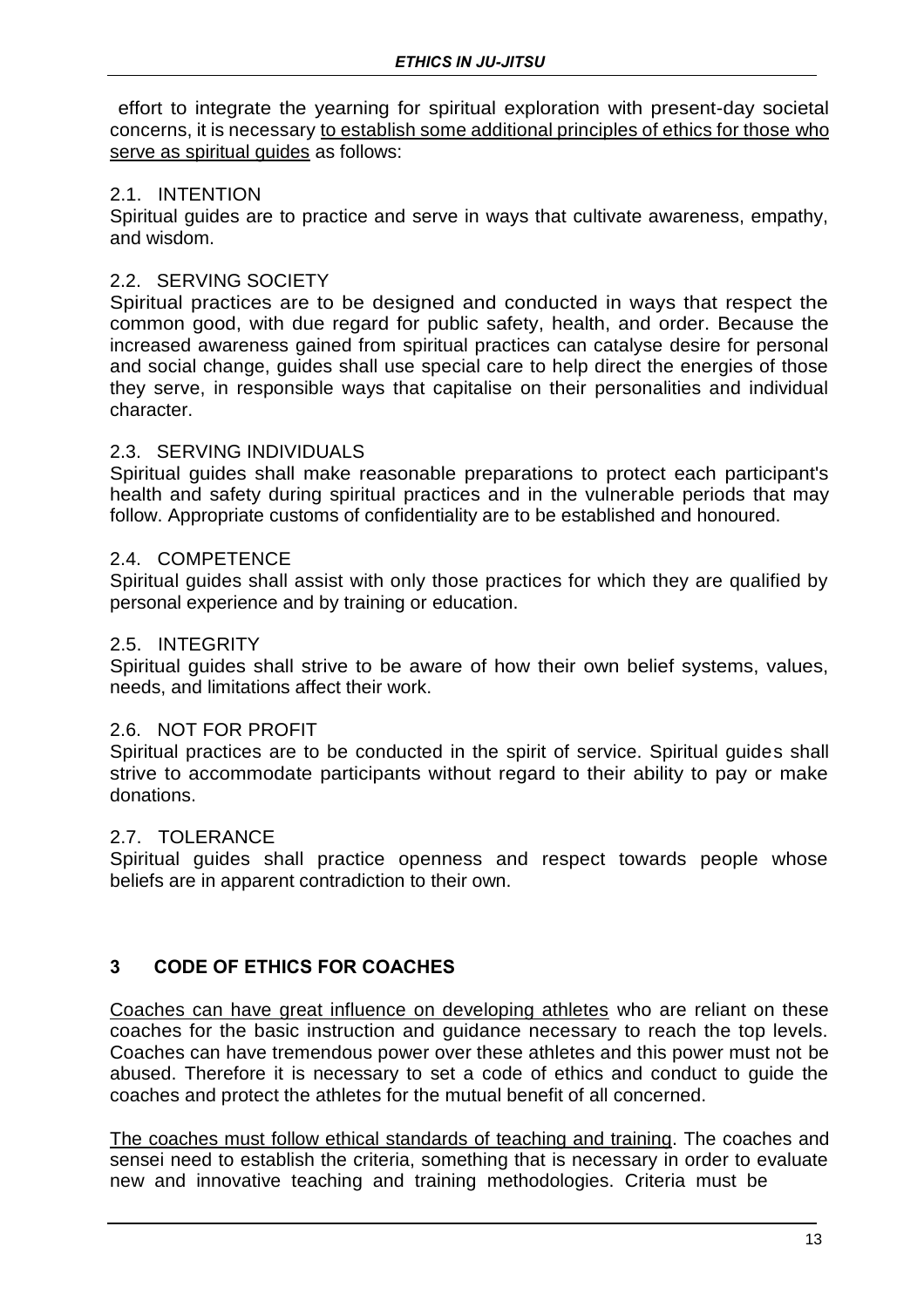established according to the best interests of a Ju-Jitsu athlete. The coaches must firmly establish what their end goals are, the relationship of those goals to common Code of Ethics of Ju-Jitsu, and determine what means are to be used to accomplish those ends.

A set of principles to guide the actions of the Ju-Jitsu coaches should include:

## 3.1. COMPETENCE

Coaches strive to maintain high standards of excellence in their work. They recognise the boundaries of their particular competencies and the limitations of their expertise. They provide only those services and use only those techniques for which they are qualified by education, training, or experience. In those areas in which recognised professional standards do not yet exist, coaches exercise careful judgement and take appropriate precautions to protect the welfare of those with whom they work. They maintain knowledge of relevant scientific and professional information related to the services they render, and they recognise the need for ongoing education. Coaches make appropriate use of scientific, professional, technical, and administrative resources.

### 3.2. INTEGRITY

Coaches seek to promote integrity in the practice of coaching. Coaches are honest, fair, and respectful of others. In describing or reporting their qualifications, services, or products, they do not make statements that are false, misleading, or deceptive. Coaches strive to be aware of their own belief systems, values, needs, and limitations and the effect of these on their work. Coaches avoid improper and potentially harmful dual relationships with their athletes.

## 3.3. PROFESSIONAL RESPONSIBILITY

Coaches uphold professional standards of conduct, clarify their professional roles and obligations, accept appropriate responsibility for their behaviour, and adapt their methods to the needs of different athletes. Coaches consult with, refer to, or co-operate with other professionals and institutions to the extent needed to serve the best interest of their athletes, or other recipients of their services. Coaches' moral standards and conduct are personal matters to the same degree as is true for any other person, except when coaches' conduct may compromise their responsibilities or reduce the public's trust in coaching and/or coaches. Coaches are concerned about the ethical compliance of their colleagues' conduct. When appropriate, they consult with their colleagues in order to prevent or avoid unethical conduct.

Coaches are aware of their ethical responsibilities to the community and the society in which they work and live. They apply and make public their knowledge of sport in order contribute to human welfare. Coaches try to avoid misuse of their work. Coaches comply with the law and encourage the development of law and policies that serve the interest of sport.

## 3.4. RESPECT FOR PARTICIPANTS AND DIGNITY

Coaches respect the fundamental rights, dignity and worth of all participants<sup>2</sup>.

 $2$  Participants: Those taking part in sport - athletes and their family members, coaches, officials, volunteers, administrators, and spectators.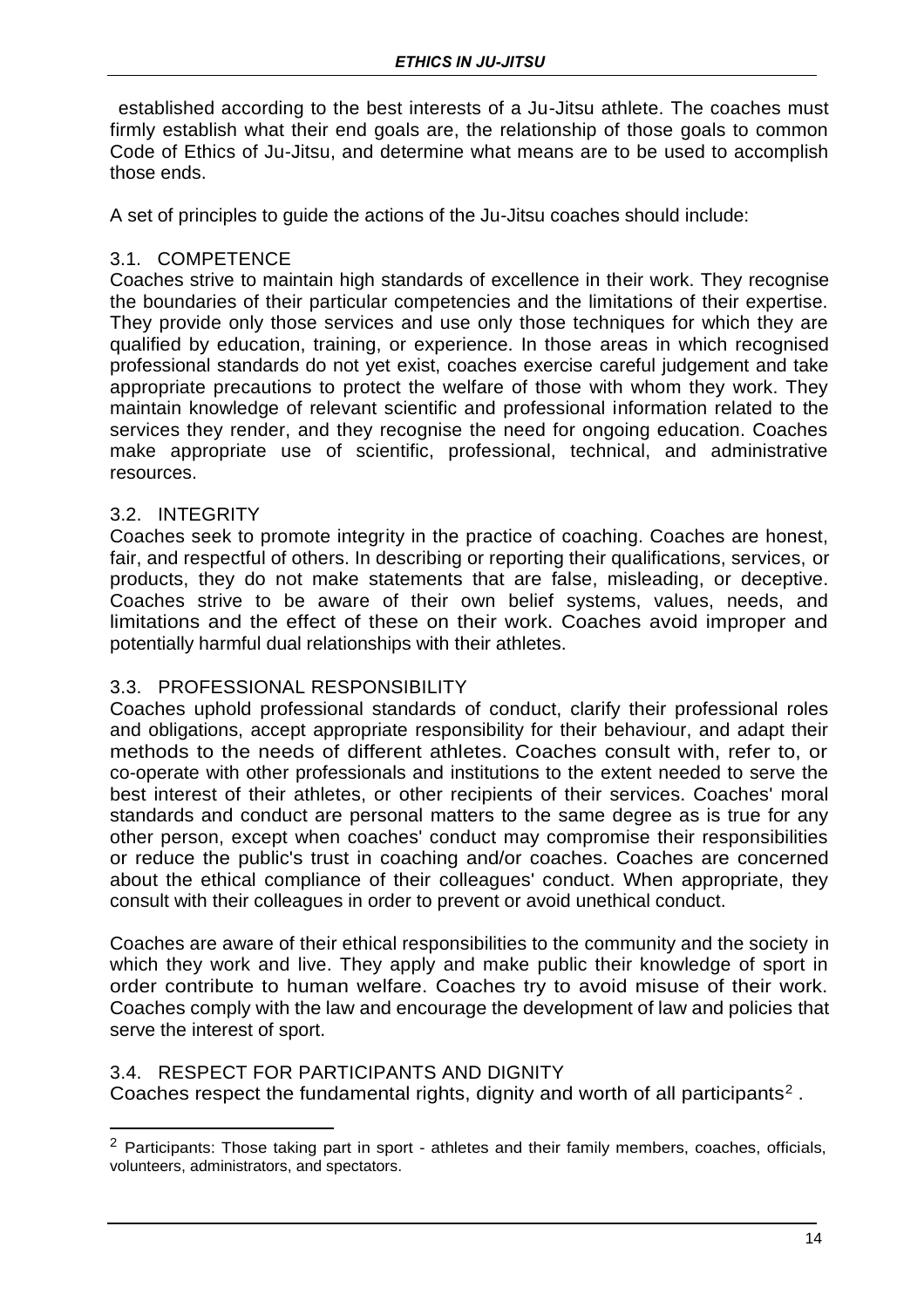Coaches are aware of cultural, individual and role differences, including those due to age, gender, race, ethnicity, national origin, religion, sexual orientation, disability, language and socio-economic status. Coaches try to eliminate the effect on their work of biases based on those factors, and they do not knowingly participate in or condone unfair discriminatory practices.

## 3.5. CONCERN FOR OTHERS' WELFARE

Coaches seek to contribute to the welfare of those with whom they interact. In their actions, coaches consider the welfare and right of their athletes and other participants. When conflicts occur among coaches' obligations or concerns, they attempt to resolve these conflicts and to perform their roles in a responsible fashion that avoids or minimises harm. Coaches are sensitive to differences in power between themselves and others, and they do not exploit nor mislead other people during or after their relationships.

## 3.6. REJECTION OF DRUGS AND UNHEALTHY PRACTICES

Coaches do not tolerate or endorse the use of performance-enhancing or other illegal drugs and support practitioners' efforts to be drug-free. Coaches discourage the use of alcohol and tobacco in conjunction with athletic events or victory celebrations at playing sites and forbid the use of alcohol by minors.

## **4 CODE OF ETHICS FOR REFEREES**

The understanding of the referees' role is the basis for correct and fair judgement. Far too many matches are decided on the basis of a penalty, putting the referee in the position of deciding the outcome. The function of the referee is to keep the match moving towards a conclusion based on skill while at the same time protecting athletes against injury and avoiding one athlete obtaining advantage through a prohibited act. This simple philosophy, combined with a knowledge of the rules and common sense, is the key to good officiating.

To conduct professional and fair judgement a referee should strictly follow some basic ethic principles as follows:

- 4.1. They should always maintain the utmost respect for the Ju-Jitsu.
- 4.2. They should conduct themselves honourably at all times and maintain the dignity of their position.
- 4.3. They should always honour an assignment or any other contractual obligation.
- 4.4. They should attend training meetings so as to know the laws and regulations of the fights, their proper interpretation and their application.
- 4.5. They should always strive to achieve maximum team work with their fellow officials.
- 4.6. They should be loyal to their fellow officials and never knowingly promote criticism of them.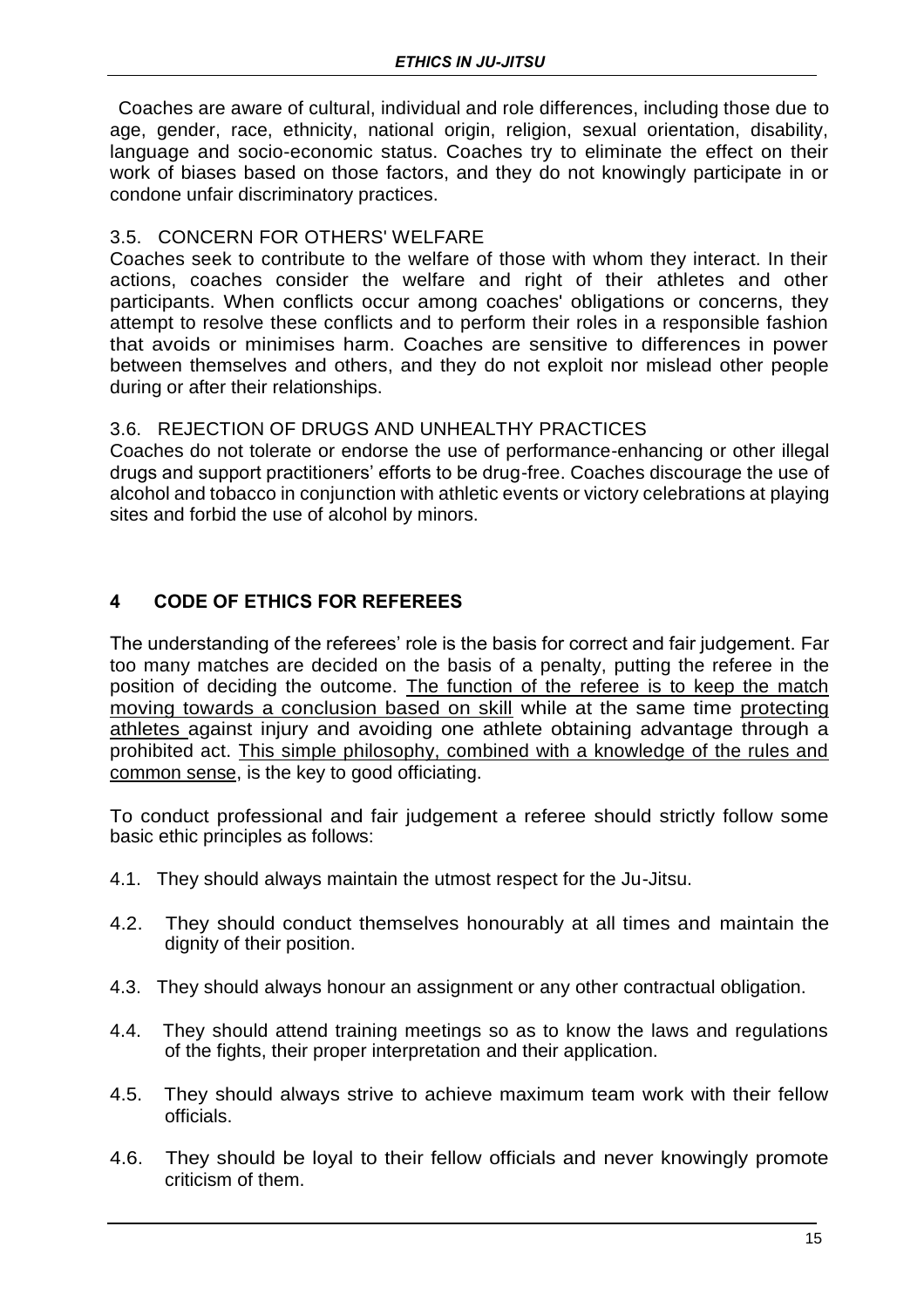- 4.7. They should be in good mental and physical condition.
- 4.8. They should control the athletes effectively by being courteous and considerate without sacrificing firmness.
- 4.9. They should do their utmost to assist the fellow officials to better themselves and their work.
- 4.10. They should not make statements about any fight except to clarify an interpretation of the laws and regulations of the fights.
- 4.11. They should not discriminate against, or take undue advantage of any individual or group on the basis of race, colour, religion, sex or national origin.
- 4.12. They should consider it a privilege to be part of the Ju-Jitsu International Federation and their actions should reflect credit upon that organisation and its affiliates.

## **5 PRACTITIONER'S CODE OF CONDUCT**

To master an actual technique, mental culture should come first. Acquiring a technique requires a careful, modest, non-mean, free and attentive mind. In other words a practitioner should do his utmost and nothing less.

- 5.1. Never be tire of learning, anywhere, any time; this is the secret of knowledge. Be eager to ask questions and learn. Appreciate the thrill of learning.
- 5.2. Be willing to sacrifice for the art and the coach. Respect the skills you are learning, and the efforts it took to bring them to you.
- 5.3. Never be disrespectful to the coach. Follow his instructions to the best of your ability.
- 5.4. Always be loyal to the coach and the teaching methods. If you disagree with any procedure or technique, discuss it privately with the coach.
- 5.5. Practice what you learn and try to perfect your techniques to the best of your abilities. This includes spare time in the gym, and regularly doing conditioning exercises at home on off days.
- 5.6. Discard any technique you have learned from another school if your coach disapproves of it.
- 5.7. Always set a good example for lower belts. Be aware that they will try to emulate senior practitioners.
- 5.8. Help other practitioners to learn and succeed. Recognise that you are all members of a strong group sharing common goals and interests.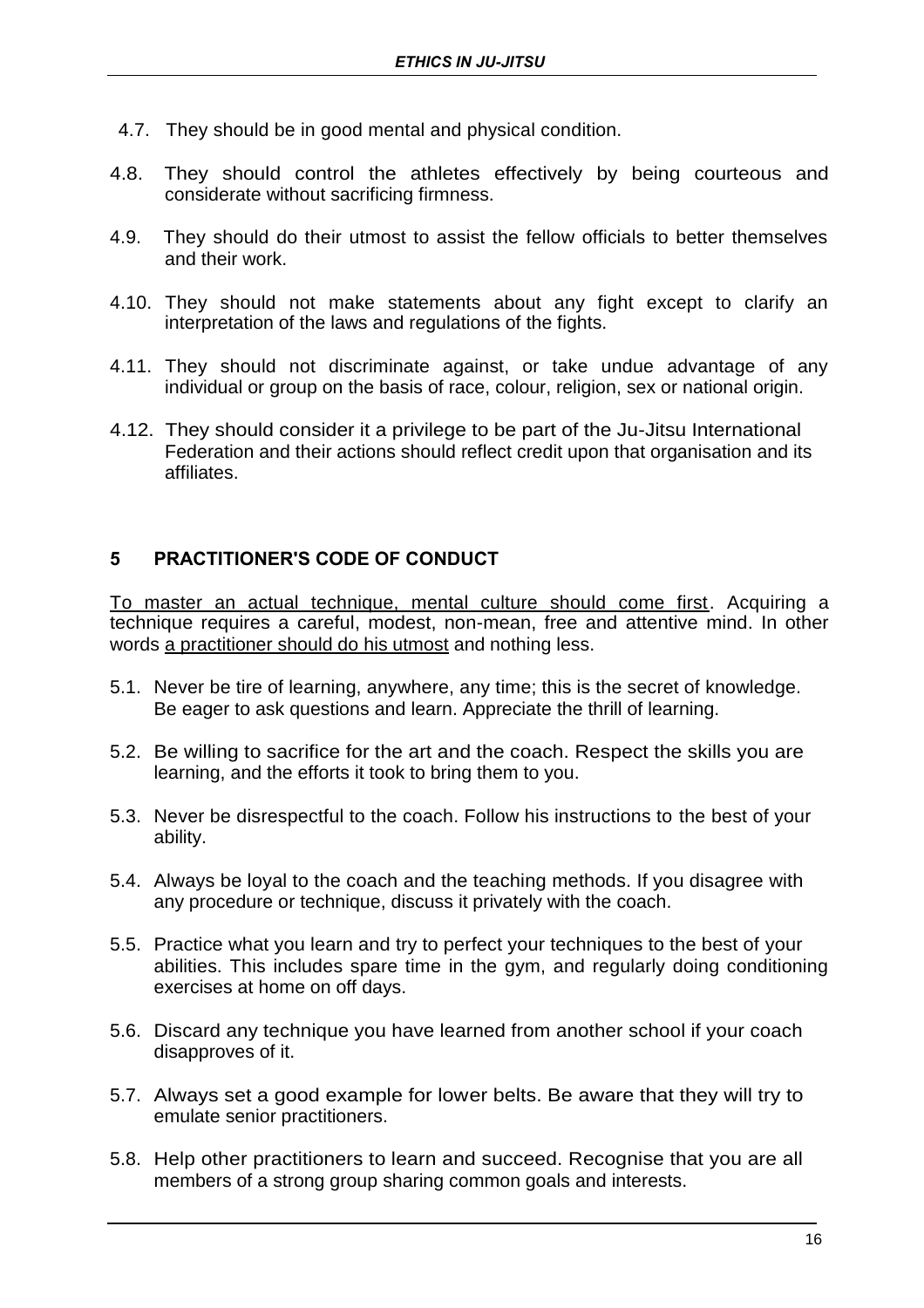- 5.9. Remember your conduct inside and outside the gym reflects upon the art and the coach. Keep in mind that you cannot discard your responsibility for the Ju-Jitsu skills which you have learned, wherever you go.
- 5.10. Behave honourably. Never be impolite. Try to live by the tenets which guide the art: courtesy, integrity, self-control, and perseverance.
- 5.11. All teaching aids must be treated with respect, whether they are real weapons such as a sword, katana or stick, simulated weapons such as wooden or plastic knives, sparring equipment, or mats.

Respect in general must be exhibited towards people with whom you are training and practising, avoiding any harm to them.

### **6 DOJO ETIQUETTE AND SOME BASIC RULES AND REGULATIONS OF CONDUCT FOR USE INSIDE THE DOJO**

The practitioner must constantly be guided by a deep respect for the dojo, for all the people in it, and for the purpose of the practice. Good manners, politeness, courteous behaviour, and maintenance of formal etiquette are part of a practitioner's training, and essential to developing a respectful attitude to the art. The practitioner should memorise the rules, and always obey them.

The following are several basic rules on how to conduct oneself in the dojo:

#### 6.1. THE BOW

If standing, bend forward at the waist. You should retain eye contact with the person to which you are bowing. If kneeling, place your hands flat on the floor in front of you so that your hands are touching or overlapping. Touch your forehead to your hands.

When a higher Black Belt member enters a studio with a class in session the coach will stop the class, and acknowledge his presence by having the class bow to him or her.

#### 6.2. ENTERING/EXITING THE DOJO

No practitioner should join or leave class in progress without coach's permission. Face the room and bow as you enter or exit the dojo.

#### 6.3. WORKING WITH A PARTNER

Show respect by bowing to your partner both before and after working together.

#### 6.4. SITTING SEIZA

Whenever sitting in class, sit seiza or with your legs crossed: never sit with your legs outstretched.

#### 6.5. STEPPING ON/OFF THE MAT

Always take off your shoes before you step on the mat. Only approved shoes are to be worn on the mat. Face the centre of the mat and bow before you step on or off the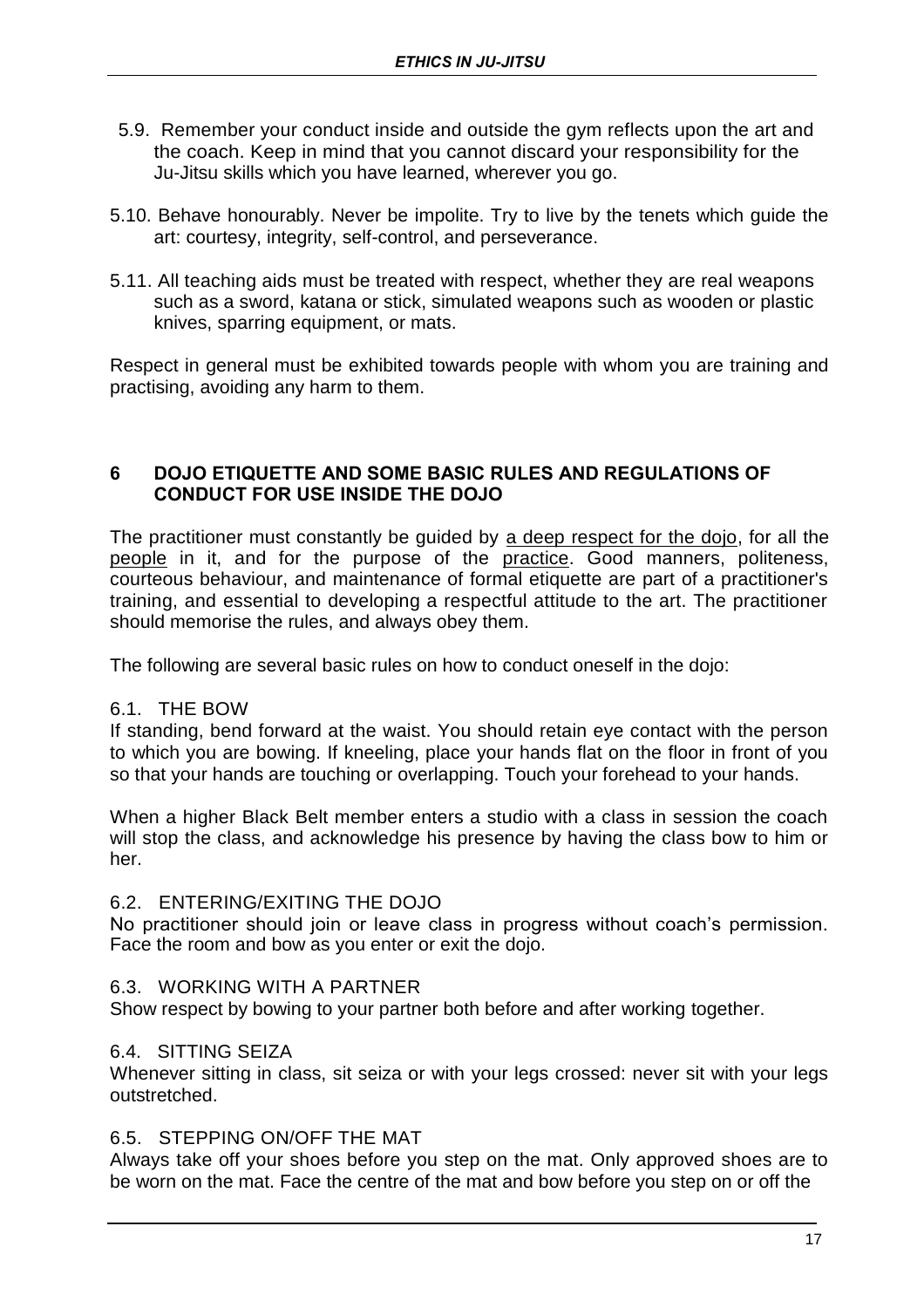mat. Step on with the left foot, step off with the right foot.

## 6.6. START/CLOSE OF CLASS

Line up, sitting seiza, facing tatami or practising area. Practitioners will sit in sequence, depending on the ranks. When you hear shomen-ni bow to the front of the class. When you hear sensei-ni bow to the class. For the close of class you will line up the same, but the bows are in reverse order.

## 6.7. JOINING/ LEAVING CLASSES IN PROGRESS

In order to join a class in progress stand at the edge of the mat and wait for the coach to bow you on. When you must leave before class is concluded tell the coach you wish to bow off before leaving the mat. Whenever you leave the mat (regardless of the reason or expected duration), stand at the edge of the mat and make eye contact with the coach. Wait for the coach to bow to you before leaving the mat.

## 6.8. EXIT THE MAT AFTER CLASS BY RANK

As a sign of respect for their elders, students remain in seiza after the class has ended until all the higher ranking dojo buddies have bowed off the mat. No practitioner should join or leave class in progress without coach's permission.

## 6.9. SAFETY

It is the responsibility of all participants to maintain a safe environment. When you feel uncomfortable about a technique the safe thing to do is to ask permission to pass. Inform the coach whenever you feel that another participant is not working safely. Notify coach before class if you have any mental or physical limitations that may restrict the techniques that are safe for you to receive and/or do to others.

## 6.10. INJURIES

Injuries are to be avoided. If you injure yourself stop where you are and call the coach over. All black belts should be trained and certified in Red Cross Standard First-Aid as well as in Ju-Jitsu restorative techniques. Immediately bring any and all injuries to coach 's attention. Do not leave the mat to attend the injuries without notifying the coach as to why you are leaving the mat.

## 6.11. THE TAP - MAITA

This is not really a rule of etiquette, but a very important safety rule. If you are in pain or placed in a dangerous position, tap your partner, yourself or the mat so that your partner is aware that you wish him or her to stop. This means that the tap should be loud and/or distinctly felt.

## 6.12. THE APPLICATION OF THE ART STAYS ON THE MAT

Much of what we practice routinely with each other will seriously injure the uninitiated. It is not to be demonstrated or practised on others outside of the dojo. The first rule of self-defence is to avoid situations that require self-defence.

There are also some additional rules of etiquette that should be practised:

- a. No profanity in dojo.
- b. No smoking in dojo.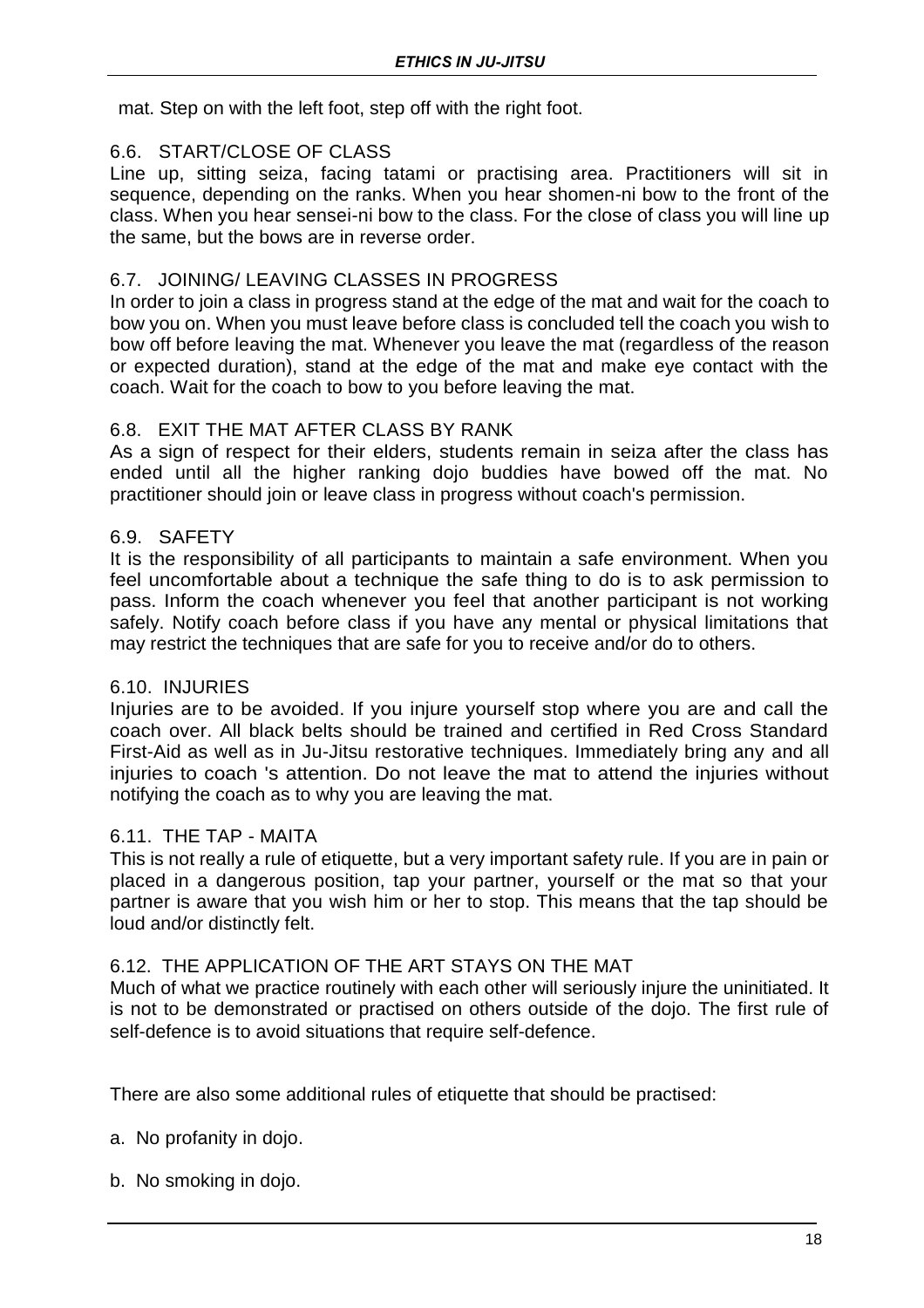- c. All coaches should be addressed as Sensei or as Mister, Mrs., Miss, or Ms (and family name).
- d. Practitioners should wear protection when so requested by instructor.
- e. No practitioner should ask or challenge a higher grade belt.
- f. No jewellery no any metal or string objects should be worn during class.
- g. Practitioners should not eat or chew gum during class and certainly not on the tatami or in the practising area.
- h. Practitioners should always work out in a clean uniform.
- i. Practitioners should always keep fingernails and toenails trimmed.
- j. No practitioner should test for promotion if behind on lessons or preparations.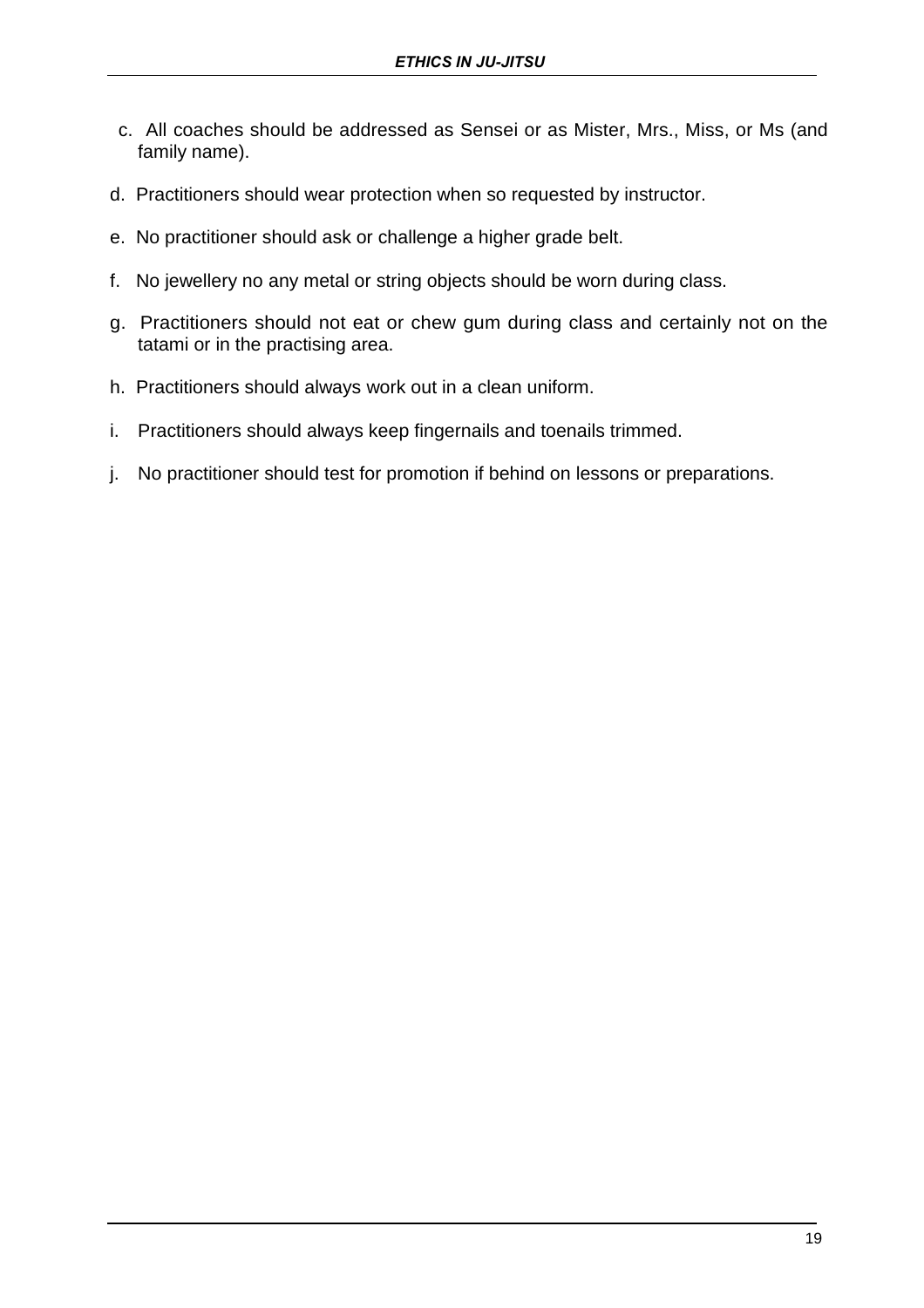## **Part 2**

## **ETHICS IN SOCIETY FROM JU-JITSU PRACTITIONERS**

## **THE ROLE OF JU-JITSU IN SOCIETY**

As the martial arts modernised and became a more open-ended activity and pastime, the once-ingrained moral codes of the warrior class, the Bushi, had to be taught to the martial arts practitioners, who moved from a social class system to a modern day democracy and a relatively class-less society. Thus, the dojo kun (sayings) and other such admonitions became even more important in order to teach the proper attitude among its practitioners.

In today's modern society, a person can expect to experience many difficulties throughout life. This can be attributed to many things: some social irresponsible behaviour, a degradation of the family unit or even the rapid evolution in technology. We are a product of society; therefore we are affected by these as well as other negative forces during the course of our personality development. In today's modern society, people are looking for ways to improve the quality of life almost at any cost.

Training martial arts is a transformative and holistic mind-body-spirit experience because martial arts can and should allow us to transform ourselves. Through its training, we should develop a healthier body, an ethical and moral fibre, and a spiritual side. Martial arts should be able to show us that all things are connected in the universe, that our mind is connected to our body, which is connected to our spirit.

First, Ju-Jitsu has the potential to vitally transform the lives of its participants. Due to the unique nature of Ju-Jitsu, it is possible to experience deeper levels of relaxation, calmness, concentration, willpower, and physical fitness in daily living. The transformation takes place in the realm of one's newly developed skills of self-protection, but it is also possible to experience profound spiritual realisations. Beyond combative efficiency, Ju-Jitsu gives us the opportunity to see ourselves clearly and to face our fears in a way that few people in society experience.

Second, Ju-Jitsu can become a vital force in society in changing our conditioned, destructive patterns of relationship and thus, create the potential for a more peaceful and loving world.

Jitsukas are connected to each other, so that morals and ethics behaviour should be a part of our dojo, our family and our society. Learning other forms of respect, such as bowing, humbles and transforms us. Learning to punch, kick and throw with full control is more than that, it goes to teaching our body self-discipline and perseverance, and only through the body can the mind really learn how hard it is, but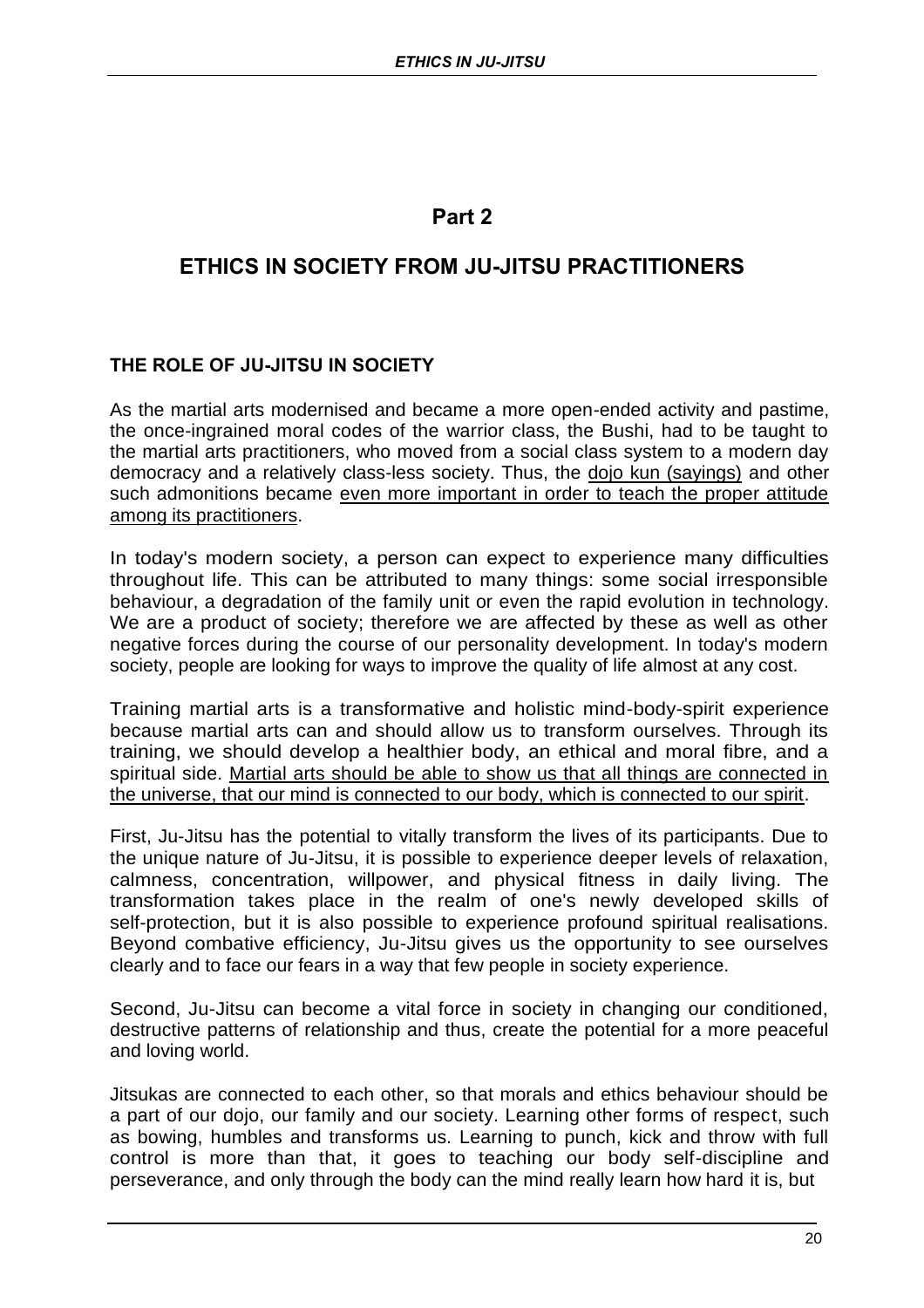how rewarding, such physical efforts can be.

This is why the traditional Ju-Jitsu practitioner looks to develop inner strength as a deterrent toward the negative situations or circumstances which we may face. All developed countries look for peace; yet we see them develop large armies and nuclear weapons. In reality, these destructive forces are often developed as a deterrent with the hope that they will not be used. In martial arts we develop physical abilities to the point where they are quite dangerous, with the full understanding that they are to be used primarily as a deterrent to victimisation or in the case of self-defence. We develop our internal abilities so that we are perceived as strong and self-confident; therefore, we are not chosen as victims by those who prey on the weak.

Ju-Jitsu practitioners should strive for wellness of their lives. Wellness is all about learning, doing, growing and living. It's about knowledge, commitment and enthusiasm: discovering what we can do to achieve good health, resolving to make lifestyle choices that enhance safety and well-being, and then living our life with fullness and joy and a sense both of reality and expectation. Wellness begins with us: taking an active personal approach to being as healthy and safe as we can be.

Ju-Jitsu wellness is about taking control of our life and taking advantage of Ju-Jitsu's philosophy resources to discover what we and other member of the community can do together to improve health and safety where we work and where we live. Wellness should be Jitsuka's way of life, a way of peace, and a way of well-being.

## **THE ROLE OF JU-JITSU IN PERSONAL DEVELOPMENT**

Ju-Jitsu has also the potential to enhance Jitsukas' personal development. As we grow older, it is easy for us to become lost or caught up in the complexity and confusion of modern society. Many people become influenced by material achievement and neglect personal growth. It is such characteristics as greed, jealousy and a sedentary lifestyle that are destructive and contradictory to the development of the martial artist's internal well-being. Ju-Jitsu gives us the focus and discipline to actively pursue the positive qualities needed for greater personal satisfaction as well as the strength to improve this constantly changing world.

The true value of life will only be recognised and enhanced by a person who strives to improve oneself from within. By educating ourselves, we allow ourselves to utilise our inner potential to become a professionally trained person. Ju-Jitsu practitioners should strive to improve themselves and their abilities in the martial arts in order to serve the people. Jitsukas should be faithful to the ideals of Ju-Jitsu and attempt to spread and develop these beliefs within the younger generations so that they too will be morally and physically fit.

The training should not be self-serving. If we only teach, but do not work out, we only feed the ego. If we strive to serve others, we can know ourselves through them as we learn and grow. We grow if we continually flow out toward others. Grow with other practitioners as well as our own to improve the quality of Ju-Jitsu. Students and coaches should share pride in the development of the martial arts and develop an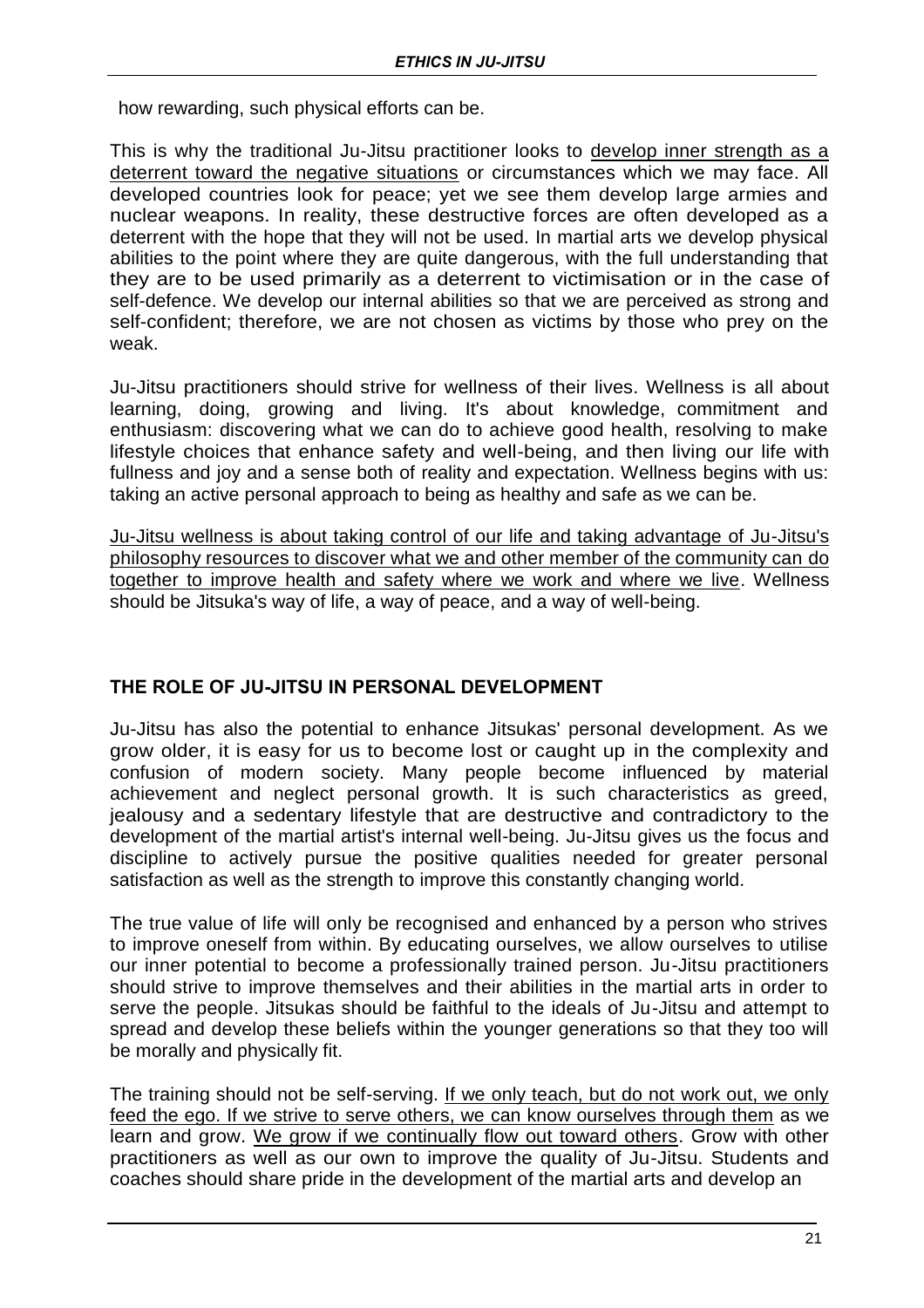open mind to new ideas for improving and serving humanity. Serving others allows us to forget ourselves.

We should develop completely the attitude of perseverance and patience and we should never give up or quit. Development of the younger generation is like growth in nature. It takes three months to plant a garden and receive the fruits of your labour. Several years are needed to plant a tree and see the results. To develop the people into morally, physically and spiritually strong individuals takes a very long time.

From the intense attention required in our practice and in two person interaction, one learns deep levels of sensitivity. One cannot see or feel if one is not sensitive. Sensitivity requires that one be inwardly still and tranquil so that the noise of one's own being doesn't obscure that which is coming from outside. In order to achieve sensitivity one must let go of the gross and anaesthetised sensibility we oftentimes use in daily life. We must drop out of the gross body into the subtle body. Sensitivity requires that we allow ourselves to open up our awareness to new dimensions. We must extend into new territory, perhaps, but that territory only enhances what came before.

Early in life we closely identified with these values. As we grew, the struggle to survive the pitfalls of society and bad experiences in life conspired to weaken those ideals. We must now develop a healthy resistance to corrupting influences so we can return to nature. Embrace a simple life by accepting and doing your best. Do not expect too much from others. If they fall short, accept their shortcomings with understanding. Strive for sincerity and nobility in your actions. Simplicity and purity make life meaningful and worthwhile.

The samurai practised Ju-Jitsu in order to protect themselves and others when they were unable to use their swords. Today Ju-Jitsu continues to fill a need in western society to combat stress and strengthen personal health and character. The Ju-Jitsu art is dedicated to those who wish to pursue a better way of life through the cultivation of the mind, body and spirit.

Even though our path is completely different from the warrior art of the past, it is not necessary to abandon totally the old ways. Absorb venerable traditions and philosophy into this art by clothing them with fresh garments, and build on the classic principles to create modern forms.

## **THE PRINCIPLES OF HARMONY AND BALANCE**

The philosophy of the martial arts is the achieving of harmonious values by individuals who live by peace, wisdom, morals, love and self-discipline through intellectual means.

The martial arts philosophy consists of a basic paradox: one devotes magnificent amounts of energy toward learning how to fight, but is supposed to avoid a fight at all costs. Even the name "martial art" seems to be an oxymoron.

It seems to be an issue of bridging the actions with the thoughts, or integrating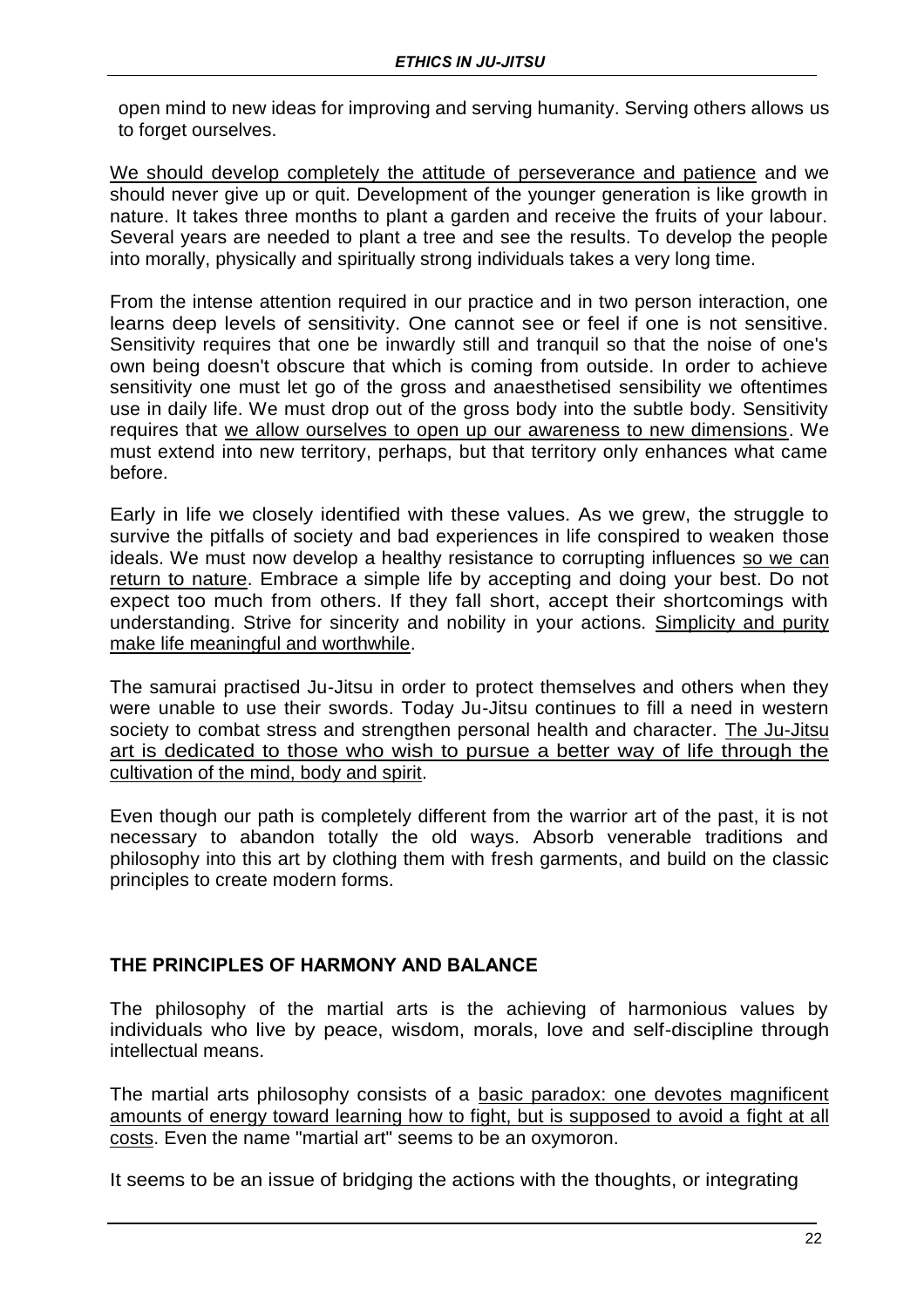fighting and philosophy allowing participants to enjoy the satisfaction and enlightenment gained in competition with peers, as well as giving spectators a thrilling glimpse into the world of martial arts; a world they themselves may one day wish to enter.

To achieve these goals Ju-Jitsu practitioners should have in their mind the philosophy of the art rather than just the physical aspects. That means to conduct oneself in an honourable and respectable manner according to traditional concepts of purity and truth, death and life, serenity and peace.

Because Ju-Jitsu follows the way of harmony, and aims to achieve harmony with the offender, other persons, the environment, and oneself it can be defined as "the spirit of loving protection for all beings". Since the fundamental principle acquired through the practice of Ju-Jitsu has been elevated to a finer moral concept of gentleness, softness and flexibility it may well be said that the primary objective of practising Ju-Jitsu is perfection of character.

Each of us is an individual with a distinct personality and role in life. We can learn by ourselves, but if we grow with others in mutual respect, we develop harmony. From an individual musician, we hear a lone instrument. But join it with the efforts of many musicians, and the physical and spiritual strengths of each combine to produce beautiful music.

Like most things, martial art comes down to the concept of balance. As the name states, it is both martial and art. Too much of one and you are a mere thug; too much of the other and you are fooling yourself as to your ability. We train hard, but safely. It can also be said that we train safe, but hard. If one trains too safely, it can also be said that he trains hardly. A true martial artist is forever walking along the edge of the sword, striving to learn under the conditions most closely approximating true danger, yet at the same time, respecting one's own desire to preserve physical well-being and the physical well-being of one's classmates.

Ju-Jitsu practitioners should try to achieve and maintain balance in their lives including the ethical treatment of all people. It is one of the most important ways to improve human behaviour everywhere. Balance is the cardinal principle of efficiency. This includes an internal balance, which unifies the mind, and body as well as the actual physical balance of the body itself. Balance is a dynamic state, one that involves constant adjustment even when standing still. When the body is in a state of true balance, it is poised to move and work most efficiently. The mind and body have innate mechanisms that act to maintain the alignment and balance of the body, in motion and at rest.

As we develop a balance within yourself and harmony with others, we build values that make you self-confident. Self-control means maintaining our emotions. If we break this balance in ourselves, it can carry over in our attitude toward others. If we are modest, we become more aware and are always ready to learn. Others will sense this, and we will gain their respect. Arrogance, on the other hand, is a weakness because it stunts our learning ability. Having a non-defeatist attitude takes courage and sacrifice. From this we overcome ourselves and constantly grow through our difficulties and hardships. To understand ourselves, we must explore the consequences of our actions (or potential actions), and decide what path we would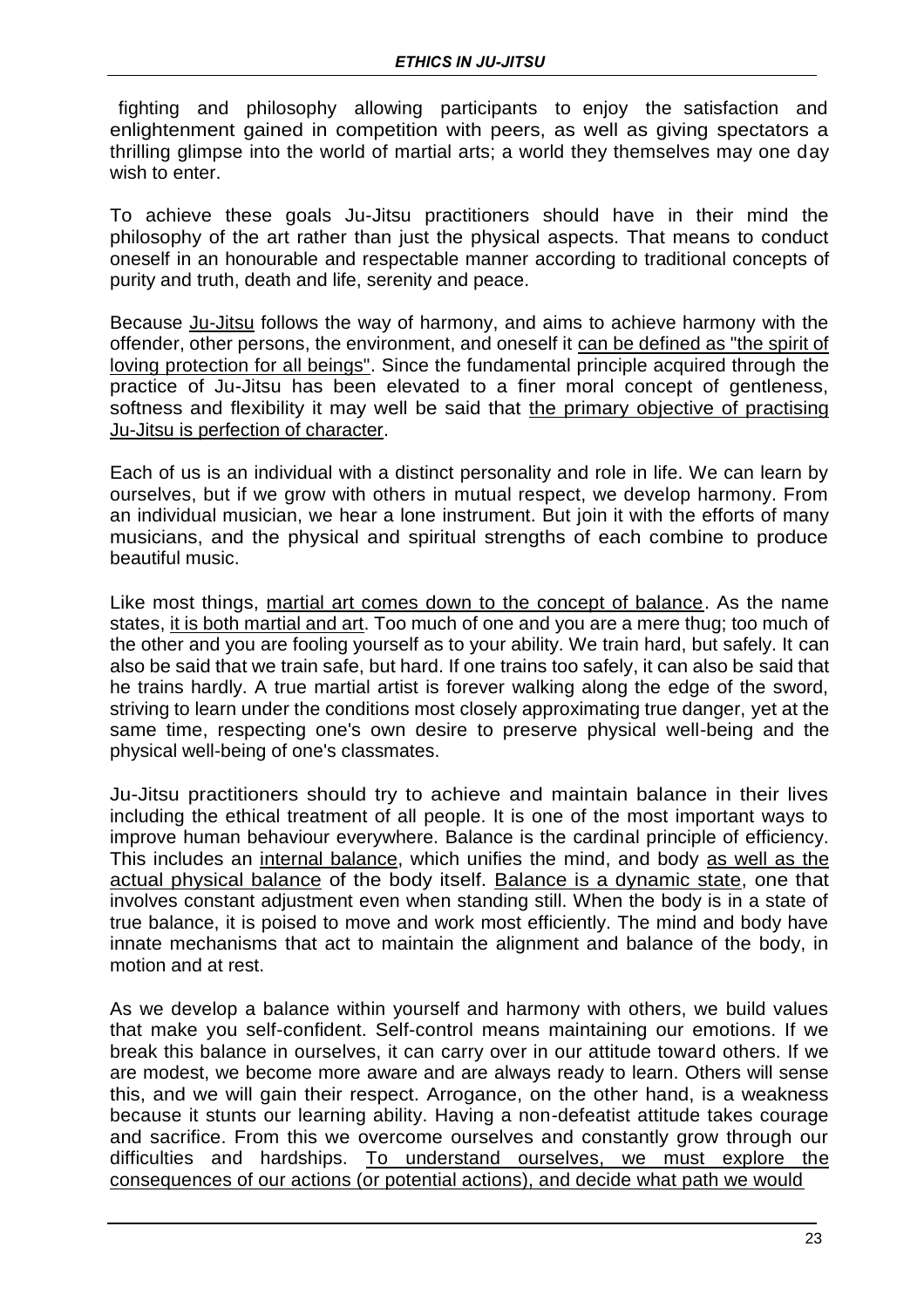#### take - before we come to the fork in the road.

Thus, in Ju-Jitsu one discovers an art with which to master conflict by means of harmonising with the life energy that animates the opponent and pervades nature. Through this all-embracing state of harmony, then, it is possible to overcome an opponent, or even to face the "tests" life sends our way, by arriving at a state of non-resistance. Jitsukas learn to manifest harmony by studying rigorous, effective self-defence techniques that are not passive but actually extremely dynamic. Through the study of Ju-Jitsu we can respond quickly and flexibly to life's changes, yet never being overwhelmed by them.

### **APPLICATIONS OF THE CODE OF MORAL CONDUCT AND ETHICS OF JU-JITSU**

Ju-Jitsu practitioners should function as an educational community to inform the other martial arts community and the public world-wide about their work. Ju-Jitsu practitioners should feel that their philosophy and way of life represent an inspiring model of thought and can motivate others to develop their full physical and spiritual potential.

In order to maintain the integrity of Ju-Jitsu, practitioners should respect the set of basic technical, scientific, and philosophical principles - the foundation of Ju-Jitsu art - that they seek to preserve. Ideally, every person who understands the basic principles of Ju-Jitsu should express his attitude toward his colleagues, family and society and reject what is unsuitable behaviour for honest people.

As it was said Ju-Jitsu practitioners should live and work according to Code of Bushido - Code of the Warrior which was the guiding philosophy of the samurai, or bushi (military gentry), as they were commonly called. It has often been compared to the code of chivalry followed by European knights. Perhaps bushido's aim was the same, namely to provide a code of honour and rules for living for the country's armed forces.

In his quest for excellence of body, mind and spirit, Jitsuka will live by the principles of truth, compassion, humility, perseverance, integrity, patience, and justice for all. Ju-Jitsu practitioner should be an example of courtesy, regardless of what step he is on in Ju-Jitsu. Courtesy in and out the class is a sign of strength. By giving courtesy, we get courtesy.

Though a part of ethics is instilled to control one's combativeness to a point, its main goal is to learn an inner relationship of respect and understanding toward one's, fellow student's, ourselves and even to space we learn from. This also helps open pathways for our internal understanding and energy awareness.

For successful friendship Jitsuka should be courteous and respectful, he should believe in himself, his friends, he should love each other unconditionally and know to forgive, to live harmony and peace and should know how to receive love from everybody. Ju-Jitsu practitioner should be aware of the necessity of living in harmony which means to be one with the offender, other persons, his environment and the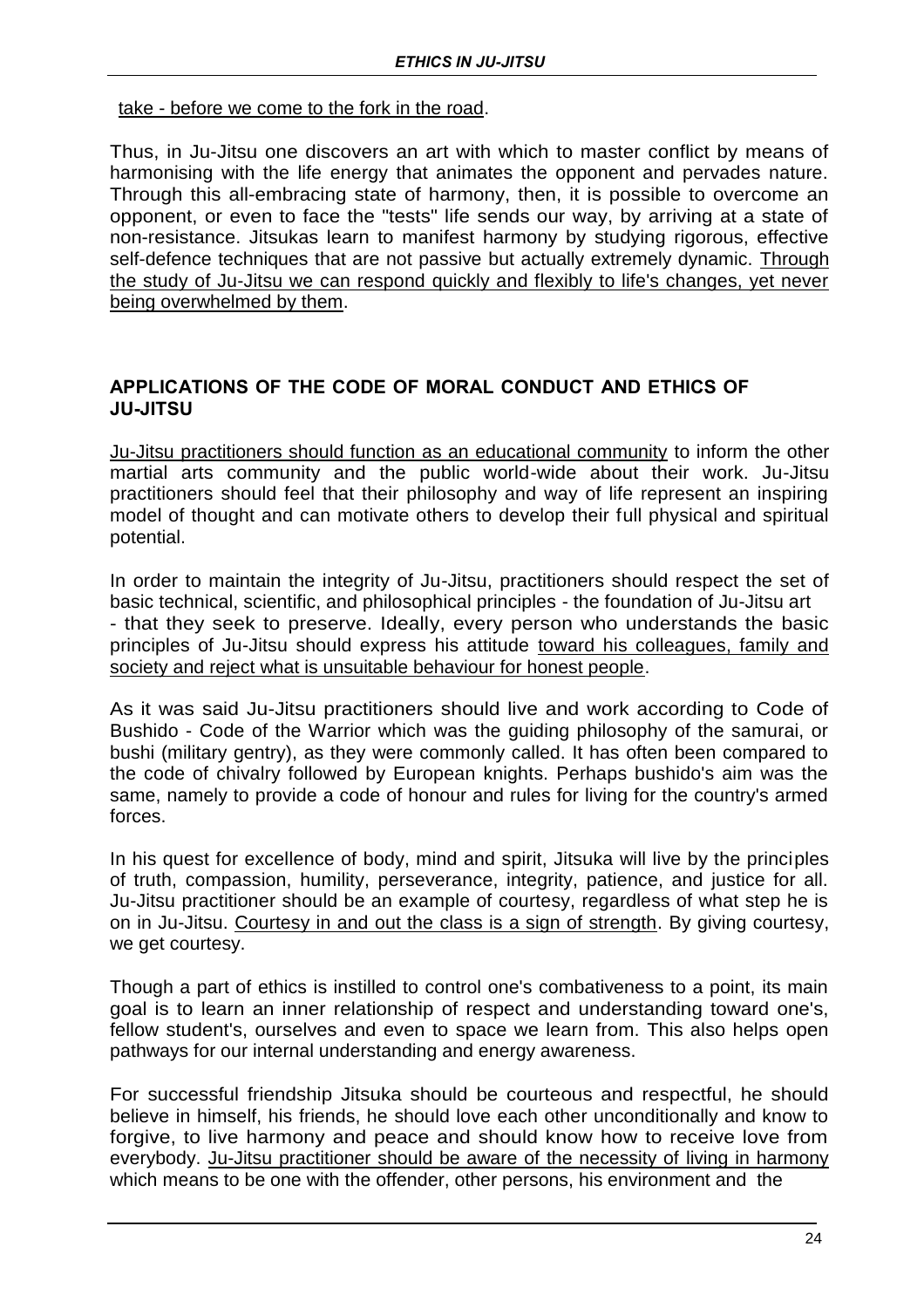universe; to be at peace with oneself, benevolent toward others, aware, open minded, patient, and to follow the path that avoids extremism. It also means to always cherish life.

Ju-Jitsu practitioner should always remember parental love and one's enormous indebtedness to them. As a member of a family, his first duty is to be filial to parents, to be helpful and harmonious with one's wife or husband, and to be affectionate to brothers and sisters, in order that the family may be a sound, successful and harmonious unit of the community.

Thus, Ju-Jitsu practitioners should always honour their families, give and sacrifice without the expectation of receiving. They should strive for their family honour, because this is their lifetime responsibility. They also should treat all people, especially the other members of Ju-Jitsu community, as the brothers or sisters. By giving and helping them to be better, in truth this will strengthen them.

As a member of a nation Ju-Jitsu practitioner should be grateful for the protection which one derives as a citizen and he should respect the laws in society as well as the rules and principles in Ju-Jitsu.

Ju-Jitsu practitioner should guard against self-interest and foster a spirit of social service. He should be aware that service to humanity is the spring of mutual existence and common prosperity. He should be a good leader to younger men and should be an idol of courtesy, integrity, simplicity and nobility. Ju-Jitsu practitioner should be discreet in action, yet hold courage in high regard, and strive to cultivate manliness.

Whatever the trials or dangers are the Ju-Jitsu practitioner should remain calm and remember the doctrine imparted to him by his teachers. He should be sincere and straightforward and should keep a strong sense of justice and fairness.

Ju-Jitsu practitioner should control himself, refrain from over indulgence and control his actions and thoughts. Only by cultivating a receptive state of mind, without preconceived ideas or thoughts, can one master the secret art of reacting spontaneously and naturally without hesitation and without purposeless resistance.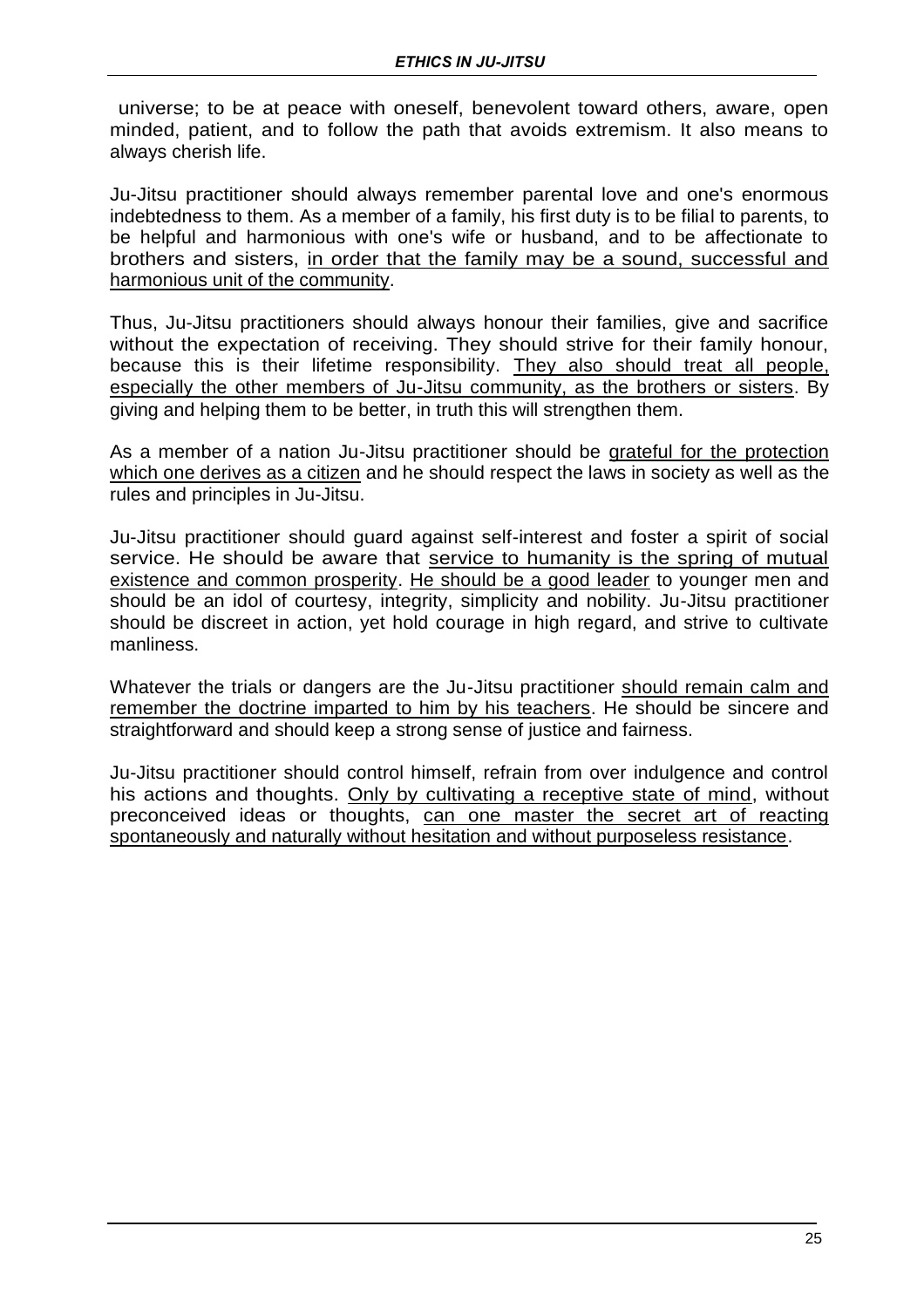## **Part 3**

## **ETHICS TOWARDS NATURE FROM JU-JITSU PRACTITIONERS**

## **JU-JITSU PRACTITIONERS' RESPONSIBILITIES TOWARDS NATURE**

Martial arts philosophy is a strong warning to the dominant worldview of technocratic-industrial societies which regard humans as isolated and fundamentally separate from the rest of nature, as superior to, and in charge of, the rest of creation. But the view of humans as separate and superior to the rest of nature is only part of larger cultural patterns. For thousands of years, Western culture has become increasingly obsessed with the idea of dominance: with dominance of humans over nonhuman nature, masculine over the feminine, wealthy and powerful over the poor, with the dominance of the West over non-Western cultures.

Ju-Jitsu helps us to discover an imprisoned essence of life inside ourselves and helps reconnect it to its ancient home and origins in nature. This nurturing reconnection enchants, and energises nature's vibrant, fulfilling spirit into our consciousness and thinking. Discover how to further enjoy our connections to nature's dancing energies, balance and beauty. Learn how to let life help us feel stronger about life and make things naturally go better.

Ju-Jitsu helps to catalyse personal and global balance. Practitioners should learn how to increasingly enjoy the vibrancy of nature's wise diversity and beauty, how to discover lasting support and resiliency through one's spiritual connection with nature. And in order to perfect one's character, one should be grateful for the abundant blessings of nature, its energy and power as the fountain of life as well as for the potential of great love among all human beings.

Every Jitsuka, as all morally significant persons, should be aware of his environmental responsibilities and have a direct moral standing. Since the environment is crucial to human well-being and human survival, then we have an indirect duty towards the environment, that is, a duty which is derived from human interests. This involves the duty to assure that the earth remains environmentally hospitable for supporting human life, and that its beauty and resources are preserved so human life on earth continues to be pleasant. For good way of life Jitsukas should preserve our environment and nature from exploitation and pollution.

Toxic waste contaminates ground water, oil spills destroy shore lines, fossil fuels produce carbon dioxide thus adding to the greenhouse effect, and use of fluorocarbon gasses depletes the earth's protecting ozone layer. The goal of Ju-Jitsu environmental ethics, then, is not to convince us that we should be concerned about the environment - most of us already are. Instead, environmental ethics focus on the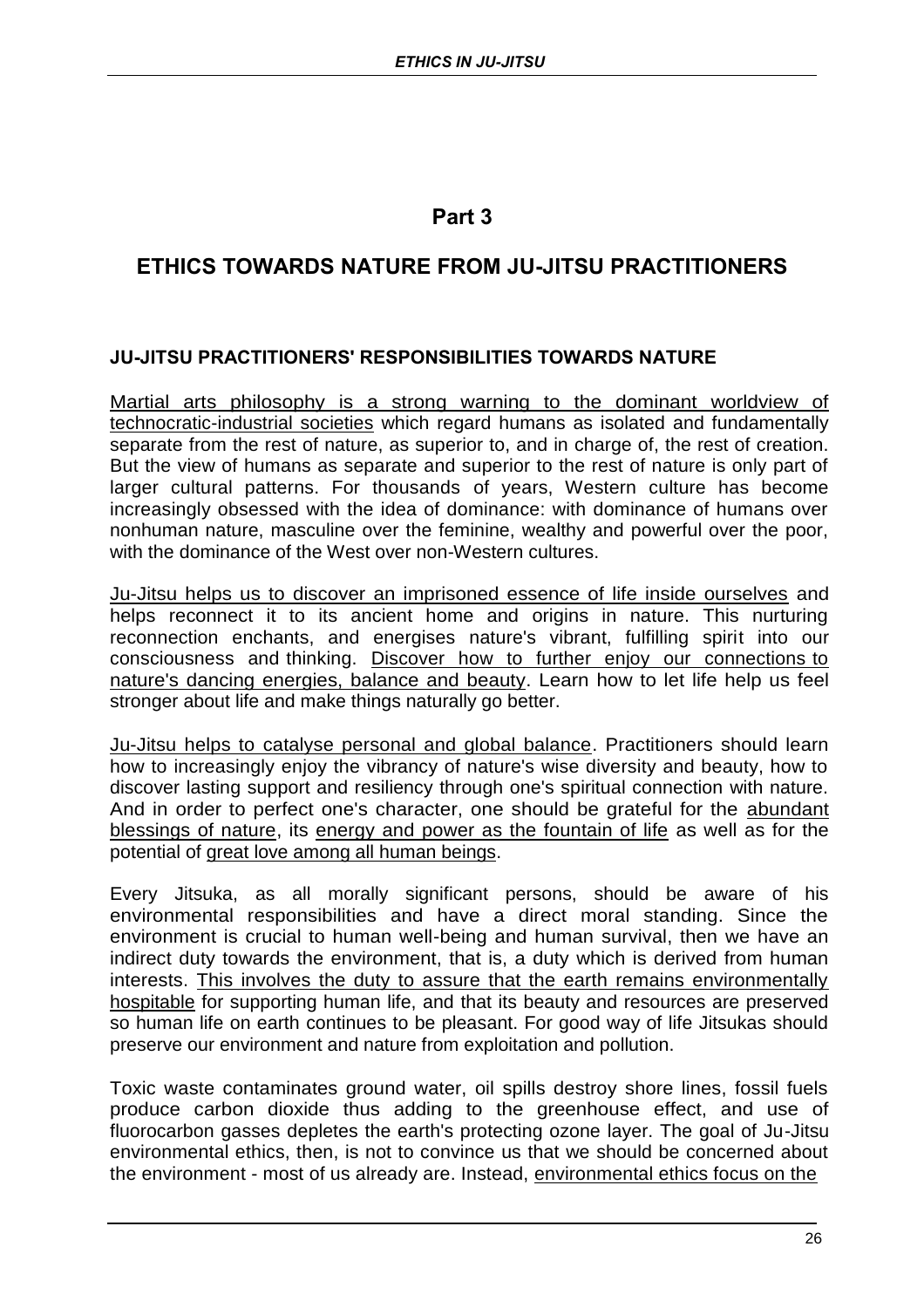moral foundation of Jitsukas environmental responsibility, and how far this responsibility extends.

Applied martial arts philosophy increases wellness and creativity and contacts with nature help us build rewarding, sustainable relationships for ourselves and others. Jitsuka's reconnection with nature will improve his thinking, feeling and relationships.

### **THE FIVE SOURCES OF POWER**

The proper purpose of Ju-Jitsu practice is training the body, cultivating the mind, so as to nurture the spirit and contribute to the welfare flowing into the world. Ju-Jitsu seeks to create such an environment in which the Jitsukas can work on all the aspects of life that they need to, in order to gain that joyful inner peace and start the path of enlightenment.

In practice, this starts with the mastery of the physical being, the body. As the practitioners master their physical body they have also started on the path of mastering their mind of which, as physical exercise is for the body, meditation is the exercise for the mind.

However, the natural sequence of the five sources of power begins with the mind. Without the power of mind (Yi), everything else is without source. When the mind is in proper perspective, power of the body (Li) will have its opportunity to flourish. With the body growing strong the spirit manifest itself in inspiring outward behaviour which is easy to observe in anyone with great spirit. To affect the soul is a searching process that comes with time and repetition (wisdom), this is manifest in mature behaviour and understanding of others. The power of energy (Qi) allows one to flow with energy from within the centre of the person, and share this energy with others.

**Mind.** The mind is a very important source of power. We may have a lot of body strength, but if we doubt our ability, then we will have a hard time achieving our goal. Our positive attitude and belief that we can accomplish our goal will help us to realise it. "Mind over matter" or "Accomplishing the goal by a force of will" are some phrases that describe the power of the mind.

**Body.** Our body is an obvious source of power and strength. We can become stronger through body conditioning, weight training, and stamina-oriented exercises. Ju-Jitsu practitioner should stay simple and pure and should not pollute his body with that which is unnatural. His body is as a sword, care for it and it shall remain strong and sharp, neglect it and it will break when needed most. Do not over-indulge in luxury, because luxury overclouds the mind. Jitsukas should not use illegal drugs. Ju-Jitsu is a drug free martial art, and all Ju-Jitsu practitioners are expected to be drug free. Also they should not associate with, or be in the company of others who use illegal drugs. The Jitsukas also should avoid alcohol abuse and tobacco dependency. For health think right, eat right, exercise right, rest right and perform right.

**Spirit.** "The power of a positive attitude" refers to one's spirit. If we approach things with enthusiasm and focus, we can accomplish many goals. We can also share our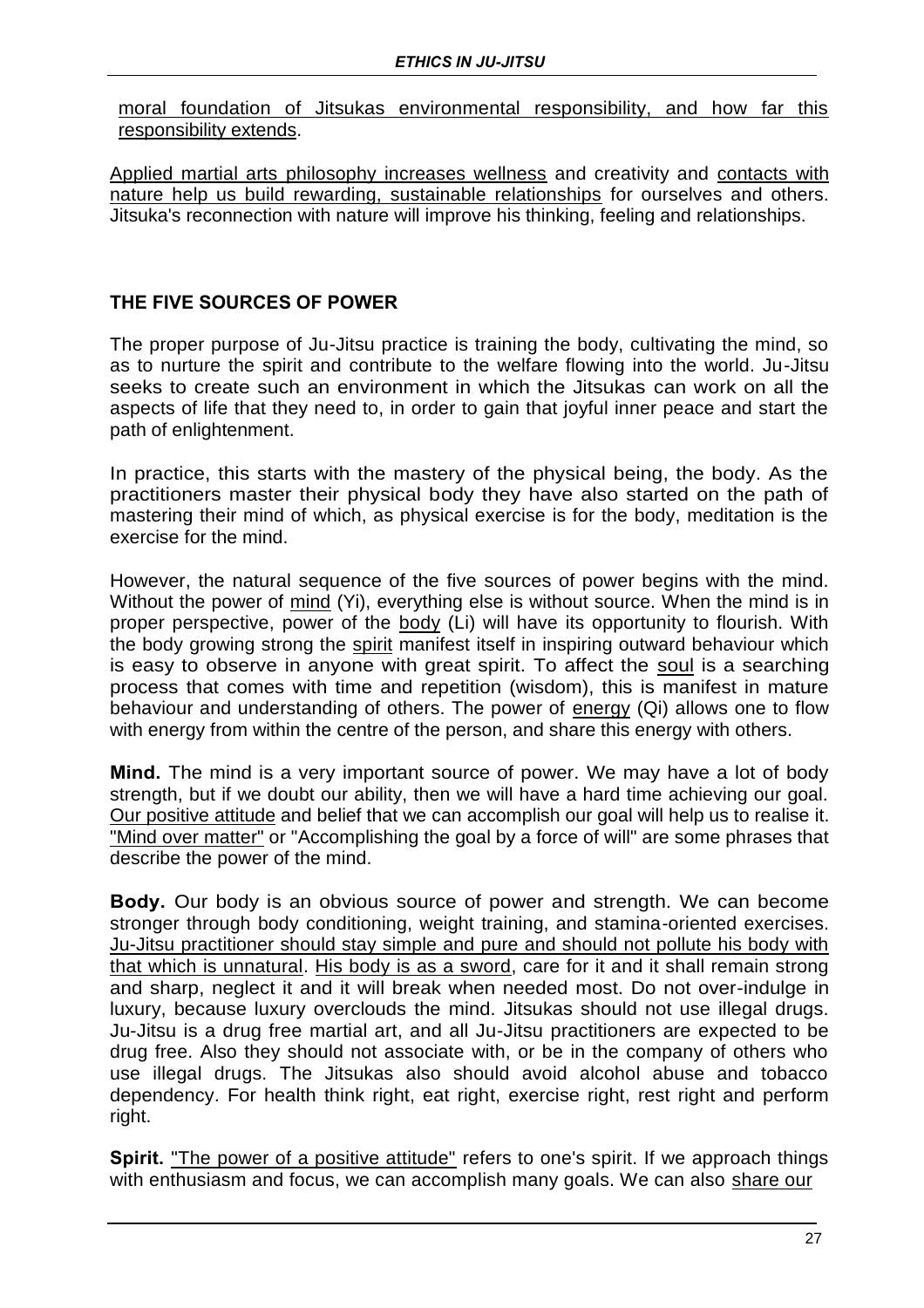good spirit with others and better develop teamwork. Even when things are not going well, a strong spirit can help one overcome many obstacles.

**Soul.** The soul is the very private and personal essence of one's being. While the spirit is an outward expression of power and energy, the soul is an internal source of strength. Our ethics and system of principles lie within our soul, and by making decisions and facing challenges from your centre of good principles, we can feel confident that we are taking the best path for us. "A kind heart" makes reference to that person's soul and inner being.

**Energy.** Qi is a Japanese word which refers to the invisible life-force which flows freely throughout the world and throughout our universe. Qi describes the vital life energy that animates all living things as well as all of nature.

Qi is a basic concept in most martial arts and lies at the root of martial and meditative arts practices. It is also known as prhana (India), chi (China) and ki (Japan), words which generally translate into "breath."

Life is constituted by qi (in the sense of breath and energy), a force that manifests in respiration and that can be felt circulating within the body. qi is what gives all things their "suchness" if you will. It refers to one's internal energy. By concentrating and focusing on relaxing the body and "flowing" the qi, one can express power greater than "normal" body strength. Qi is an energy, a living force, a spirit that can be used to increase one's strength, is the power of the mind in union with the body.

However one sees qi, it is almost always perceived as a subtle force, produced by mental discipline and is manifested in so-called internal arts. Consequently, many martial artists believe in a distinction between internal and external (or soft/hard) styles. By simple definition, if an art is being performed by a living entity, it must contain an internal component; likewise for external. If a qi-based art is to be seen as different from an external art, it is because the emphasis is on subtle techniques that use pressure points, deceptive approach, and a disciplined gentleness in delivery.

When qi flows freely and uninhibitedly we have great power as a result of the five sources (status of shen) and can do wonderful things, when it ceases to flow we become dull and weak.

Qi is neither generated by characters nor destroyed by characters. Rather, qi is channelled by characters. In this sense it flows through them and obeys their will. The stronger the characters, the more easily qi will obey them and the greater power it will give them.

Every Jitsuka should fortify his body, find his own way, flay his sprit, feed his soul and flow his qi.

With discipline in all three - body, mind and spirit - we can discover our own way of life. Determination and discipline is our mental path. A healthy body and hard training is our physical path. Daily training gives us good health, balances our mind and body, and above all, brings us a positive and loving attitude toward life. Courage, love and caring is our spiritual path. As we travel those paths, strive always to seek the best. Create a love for perfection and we will gain honour through honesty, loyalty,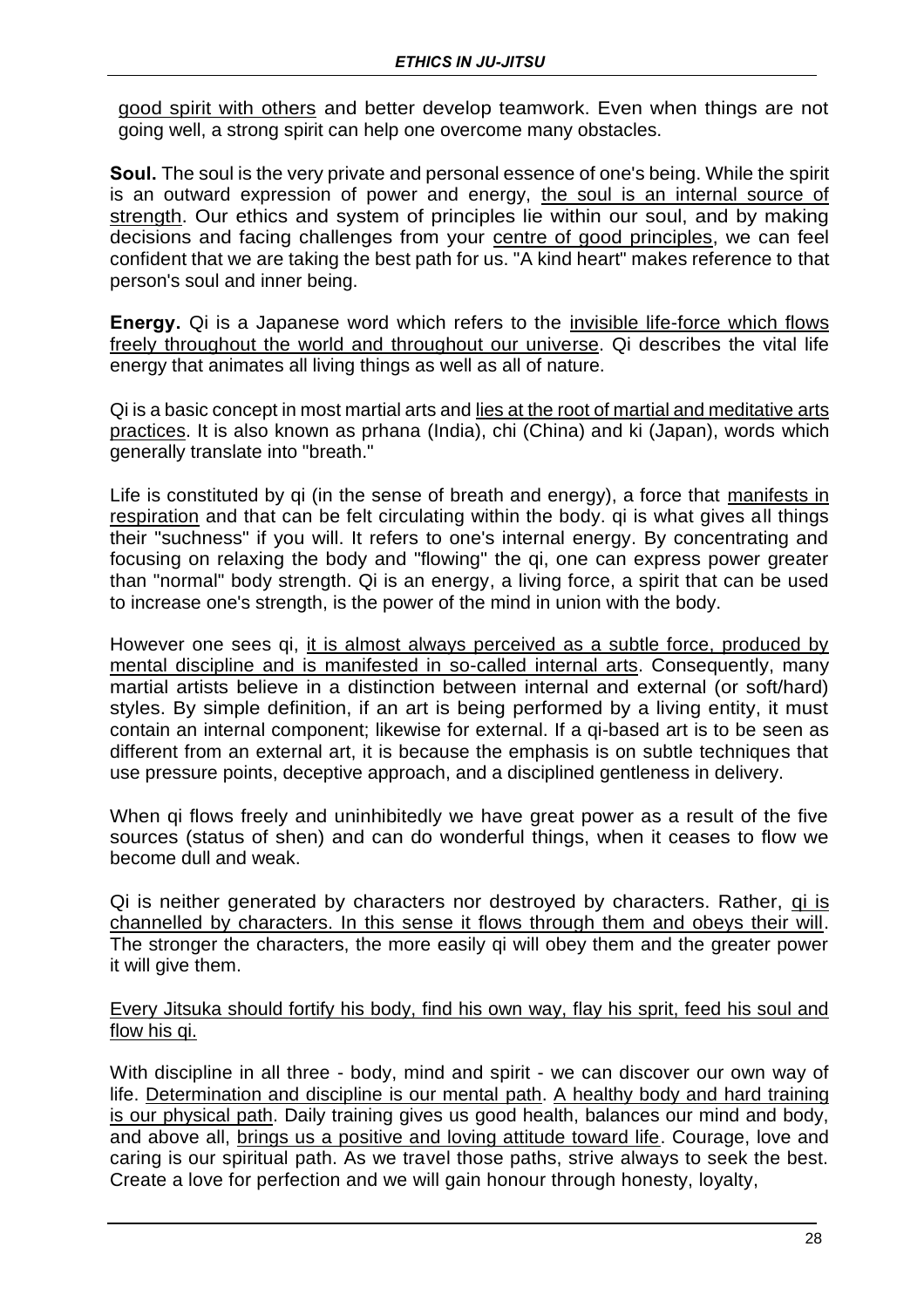sincerity and pride. This will be not a possessive love, but an unconditional love.

## **THE IMPORTANCE OF HEALTH**

(As a basis to build-up on Soul and Qi)

A true martial artist must have a knowledge of the philosophical, spiritual, artistic, and physical world that surrounds him. The holistic approach of Ju-Jitsu encompasses not only the mental and physical but also the spiritual self-development and moral aspects of total well-being. The true authentic philosophy of the Ju-Jitsu promotes peace and harmony by encouraging genuine love, care and protection of all things.

The philosophy of the martial arts is that it sets down the basis for human health. Health is the most important aspect of martial arts. If we want to maximise our health, then we must increase our knowledge of health.

The health follows three realms: the physical, the mental, and the spiritual. If followed appropriately, a practitioner of the martial arts can develop happiness through attaining a healthy base in these three areas. These three areas are not independent of one another and each plays an important interactive role with the others. One must work in all three areas to reach one's level of satisfaction and overall health.

If a Ju-Jitsu practitioner is **physically fit**, then he will feel good about his health. This transforms into a general good feeling about life. Most major issues in a person's life can be subsumed under the premise of fear of death and dying. If a person is physically fit, then the prospects of death are further away. The martial arts provides a structure which is beneficial for physical well-being in two important ways.

Number one, it provides physical enhancement through the actual training that a Ju-Jitsu practitioner receives in dojo.

Number two, it provides motivation to stay physically fit also outside of a dojo. The Ju-Jitsu practitioners realise that he must stay fit and respect their body also outside of dojo. In other words, a Ju-Jitsu practitioner must obey the rules of the martial arts as a lifestyle, not just in certain situations. This physical health also goes beyond physical training and enters into physiology. In other words, enhancing our other energy source: food and drink. When a person eats proper, he feels better and can further enhance his physical training. This is also set out in the rules of the martial arts. Taking care about proper nutrition includes consuming way less of foods and drinks that do not benefit health.

Also a save learning environment should be provided. Many health conditions are present that pose a threat to a healthy martial arts environment. Today's world brings us a new area of concern in the martial arts: the importance of hygiene and cleanliness. It is important to have knowledge regarding health risk associated with teaching and practising the martial arts. The nature of martial arts training requires close physical contact and this poses a potential threat for the martial arts student. A safe, clean, professional atmosphere is essential. Refined cleanliness means refined mind. Clean clothes and body show by example the honour and ethics we hold. If Ju-Jitsu practitioners are **mentally fit**, then they will feel good about their life. This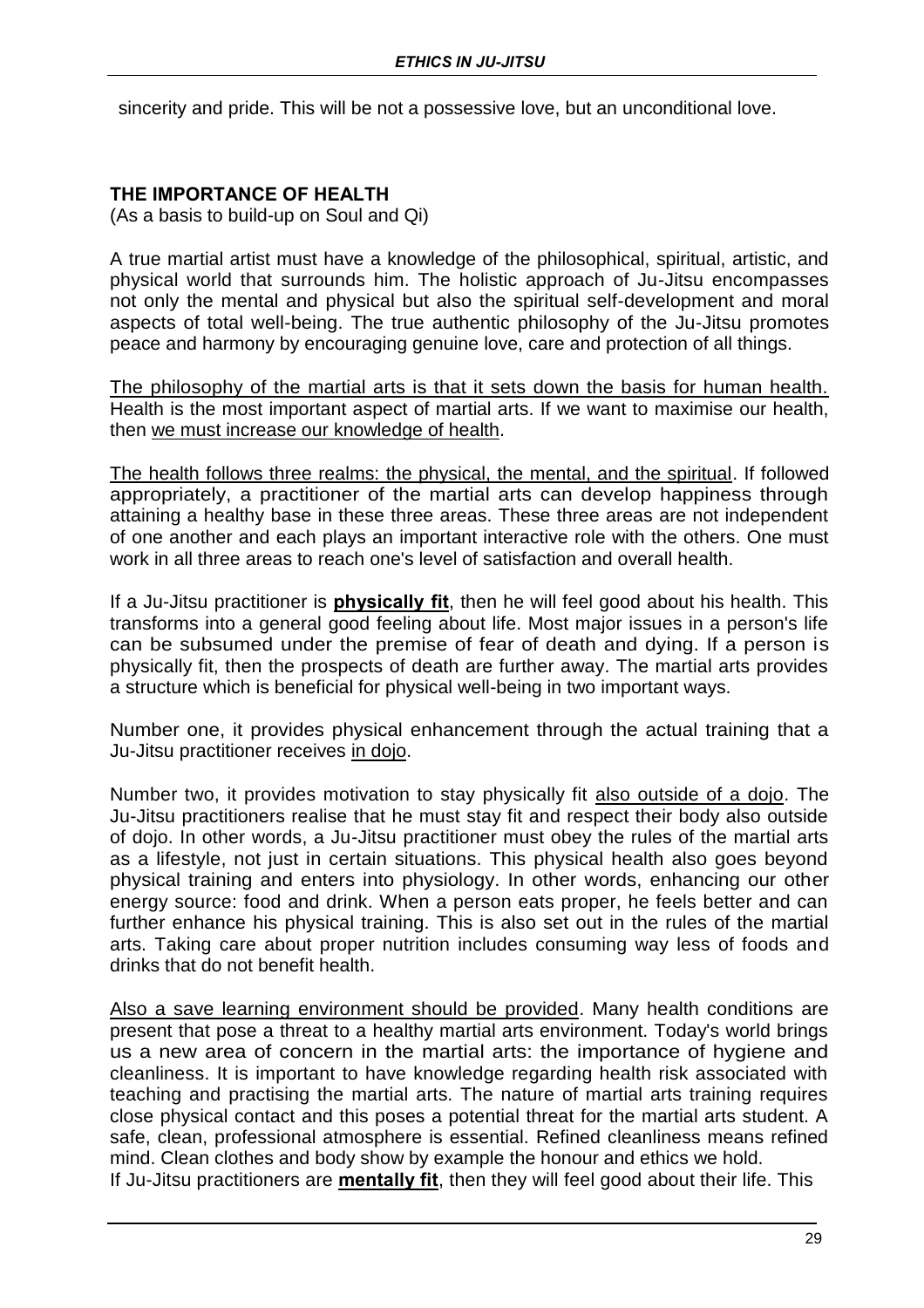transforms into a general good attitude about the world and those in it. If one feels good about himself, then he transfers this into other areas of his life. If one does not like himself, then his relationships will fail and not be healthy for him and the other person involved in that relationship. This involvement with the world provides for better mental health. The opposite side of this (if not involved with the world) provides a negative framework for personality disorders. In addition, if a Ju-Jitsu practitioner gains a stronger mental health along with the physical and spiritual health, then he becomes healthy in a well-rounded way. For example, if a person is only physically fit, then his mental health will suffer, if it is not worked on by the individual. He will have problems in his relationships since his focus is only physical. Furthermore, if his mental health is poor, he will not be able to assist the physical aspects in compensating for inevitable issues such as age, muscular breakdown, etc. Having only physical health also provides for detachment and a poor sense of self. This is why it is important to ensure that a Ju-Jitsu practitioner works on all three areas.

If a Ju-Jitsu practitioner is **spiritually fit**, then he will feel good about his sense of being. The physical and mental parts are irrelevant unless one has a sense of being a part of something that is "bigger" than him. This does not deal primarily with religion. Religion is spiritual to some, but some who are spiritual are not necessarily religious. If one does not have a sense of being, then he cannot belong.

The Ju-Jitsu art helps practitioners with a sense of belonging and hence their spiritual side that assists with their sense of being.

Energy, breathing, movement and mental attitude, as well as interaction and balance between them, are indivisible elements necessary for improvement of physical and mental health.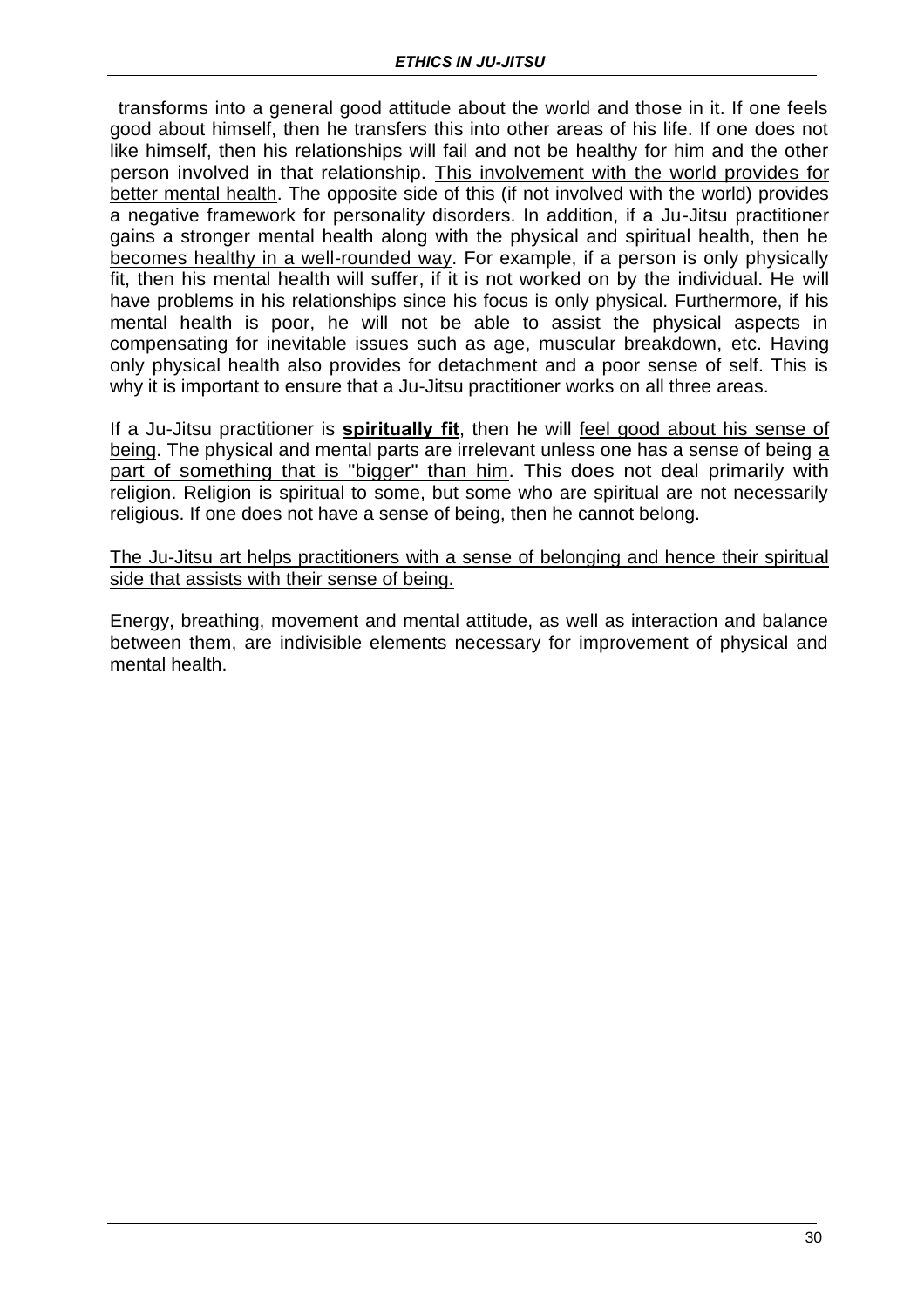## **CONCLUSIONS**

## **FROM THE FOREGOING IT IS POSSIBLE TO FORMULATE SOME CONCLUSIONS**

In most of our societies, where ethics and morality are not inborn due to local social conditions, a Ju-Jitsu coach should consider as his own responsibility to include the teaching of such subjects in martial arts training, in order to produce Jitsuka he would be proud of. Every practitioner should be willing to be transformed, to be altered for the better, not only physically, but mentally, morally, and spiritually.

So often one hears that the martial arts are methods of philosophical and spiritual practice. But, just what does this mean? How can a method of fighting be philosophical or spiritual? It sounds at best contradictory, or at worst hypocrite. But Ju-Jitsu is indeed, in fact, one of the most profoundly philosophical and spiritual disciplines, for the road to spiritual richness usually begins with the reality of the body.

Of course it is difficult to separate the philosophical from the spiritual practice, since when one becomes involved with philosophical realms one usually becomes involved with universals, and this is mostly where the spiritual realm lies as well. But the key to the philosophical practice in Ju-Jitsu lies in the seeking or expression of higher wisdom and knowledge - in dealing with something beyond the purely physical - in attention toward higher awareness and broader consciousness.

If we ask how our martial art of Ju-Jitsu might incorporate ideas such as the two universal realms (philosophical and spiritual) and dual forces of life (the yin and the yang, as the Chinese call them) and we use Ju-Jitsu as a way to investigate such ideas, we are using Ju-Jitsu as an inquiry into life. **This is bringing life to Ju-Jitsu**.

Another example might be when we discover in our practice that being calm and centred helps the effectiveness of our martial techniques. If we then inquire as to how this inner calm and outer action relate, and further, how this relationship works in life in general outside the martial arts, we are then using Ju-Jitsu to investigate concepts about life.

Along with the expression side of the equation, we can use the martial arts to express ideas we find valuable. Such ideas might include the expression of beauty, harmony, control, assurance, and maybe even morality. And in expressing such things, we might even simultaneously lift ourselves to higher levels of these qualities in our life.

To approach the spiritual practice in the martial arts one must first approach the physical one. The physical is the first step on the road to the spiritual. It is through the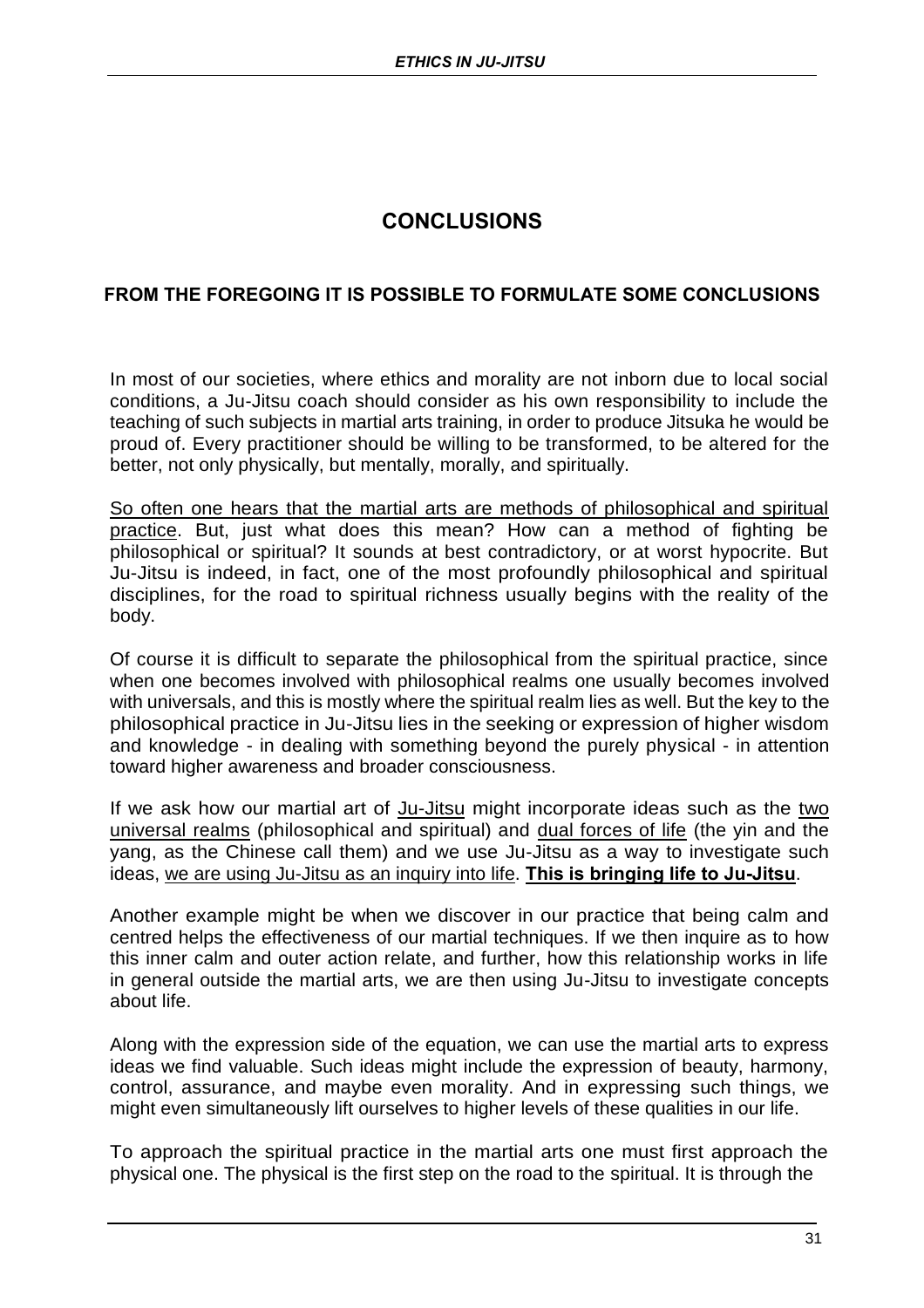physical that we come to experience the spiritual. The physical is our tangible connection to the spiritual - our first connection to our spirit.

In the martial arts one must learn to become aware and intimate with the space around the body. When one attains total-body awareness, one can begin to move in a graceful, whole, and integrated way. When one achieves total-body awareness, one begins to function fluidly and one's techniques can achieve clarity and strength. When one reaches this stage, one can not only achieve effectiveness in the martial sense, but one can have a perspective and a capability which allows one to be more appreciative of some of the more eternal and universal qualities of life.

One finds such eternal qualities as efficiency, integration, creativity, patience, spiritedness, and naturalness. These qualities come from our personal and spiritual side, yet also belong to the more universal domain. They are qualities which are eternal, and found at all times and in all places. When we involve ourselves with these qualities we are contacting a side of life which transcends the corporal, the mundane, and the purely personal. We are contacting something which can speak to us of larger worlds, of concepts **beyond our own small existence**.

Mind, body, and spirit harmony start here. The spiritual deepens with practice and perseverance. Jitsuka should take time to savour and work on such "spiritual" qualities, and should recognise that one should not force anything or seek to find these qualities too soon. **When the time is right the quality to work on will appear**.

Through long term involvement with Ju-Jitsu, one can come to find that the philosophical and spiritual aspects of the martial arts are truly the most important aspects. One comes to see that fighting is not as rewarding as peace, that confrontation is not as satisfying as harmony, or that separateness is not as meaningful as unity.

When one learns methods of injuring the human being, one also becomes aware of the fragility of the human being - of the human condition - and if one has sensitivity, one begins to care for that fragile life within. When one sees the tender and sensitive balance that is life, the preciousness of life becomes only too evident. One soon learns that to defeat another is not as important as compassion, that to overcome is not as valuable as respect, and that subduing is not as important as helping. One learns that physical prowess without spiritual rootedness is hollow and meaningless, and also, in the reverse, one learns the importance of the physical, for without the body as its vehicle there would be no method of actualising the spiritual - in fact, there would be no spiritual at all.

Through Ju-Jitsu one learns that strength of body must be tempered with intelligence - with mind. Mind must be elevated and controlled with spirit. And, in the reverse, spirit is strengthened with mind and body. Forcefulness is not as important as guidance. **Doing is not nearly as important as ethical doing**.

Also, through constant struggle for proper technique one learns how divided and unwhole the mind and body can be - how important integration and balance of mind, body, and spirit truly are. When one is integrated there is smoothness and clear awareness; when one is not integrated, awareness is dulled. And, of course, when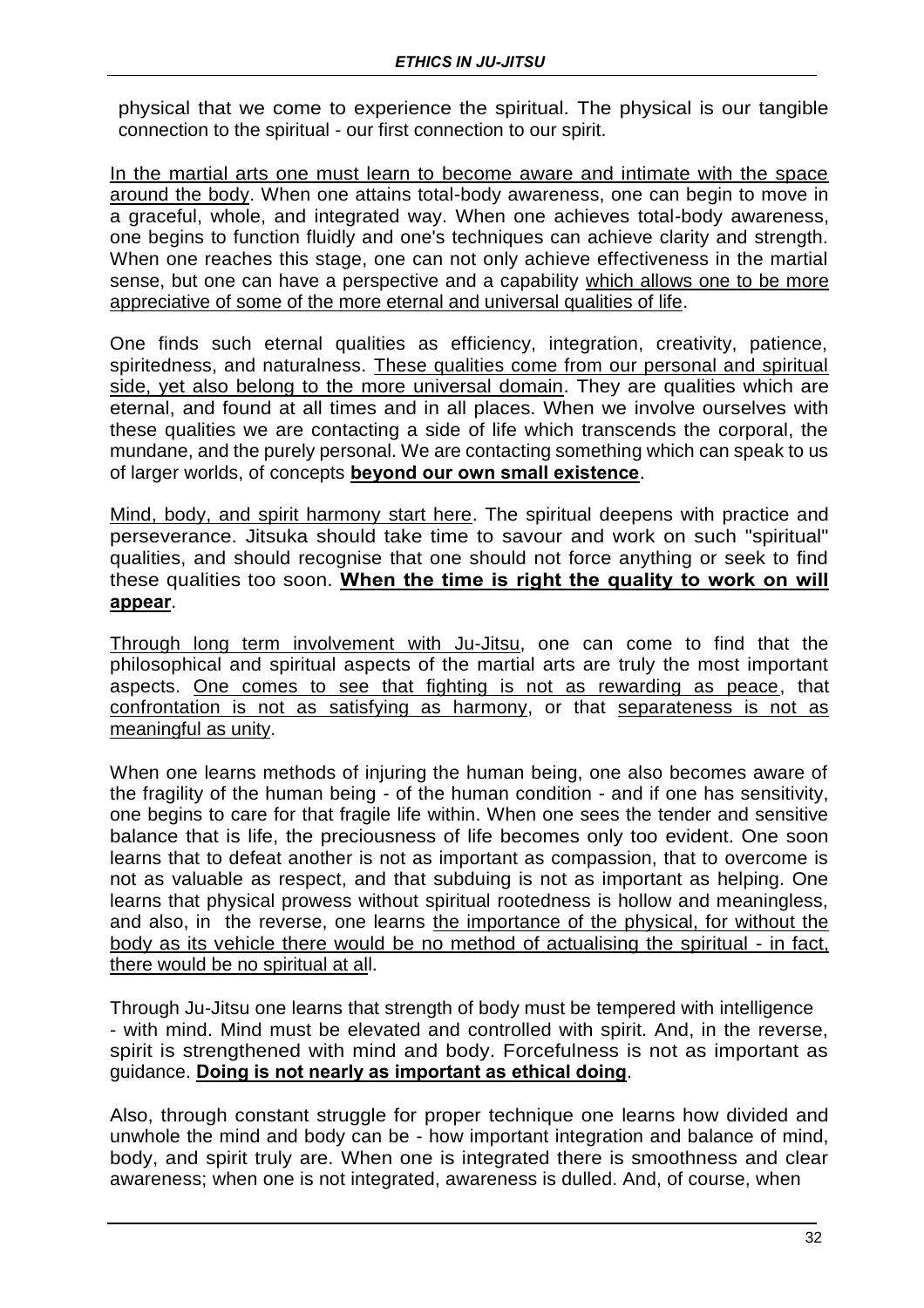awareness is dulled the capacity for enjoying life is diminished and weak.

Through the application of energy in martial movements one further learns that appropriateness should take precedence over indiscriminate action. In order to become a good martial artist - an "artist" of the martial disciplines - one must endure difficulties, one must control one's temper, and one must be humble. One must also develop tolerance, for in the martial arts, there is much which would test one's capacity for generosity, and acceptance. These qualities of endurance, control, humility, and tolerance are all sound spiritual qualities.

From dealing with movement and efficiency in such great subtlety as one does in the martial arts one learns that naturalness is important and should be a guiding principle. One learns that naturalness should be highly prized and respected.

Also, in one's Ju-Jitsu one should learn the meaning of etiquette (forms) and what the true sources of etiquette are. If one is acting with awareness with a mind of the real, one can come to see that genuine and felt actions are the essential and true heart of our motivations. One begins to see that etiquette and ritual are at their core just symbolic expressions of real and authentic actions, and that being genuine must come from sincere feelings. In our Ju-Jitsu, we should learn the difference between doing things out of empty ritual and doing things out of sincerity. From this discovery of the true meaning behind ritual is born genuine etiquette - etiquette with conviction. When this happens we begin to delve deeply into the spiritual roots of Ju-Jitsu; when this happens we are taking advantage of Ju-Jitsu as a method of self-exploration and self-development.

Through long term commitment to Ju-Jitsu one comes to see the reality of the philosophical and spiritual in the martial way, and they are not just empty words. The two ideas become not just lip service, but real and tangible qualities which we can approached with assurance. In addition, one may discover the importance of balancing and harmonising the philosophical and the spiritual with other concerns such as health, self-defence, and society. When we have engaged our Ju-Jitsu in these ways, are persevering, and have sincerity we can be said to be a authentic Ju-Jitsu practitioner.

**Jitsukas must agree to live by its Code of ethics**. Any Ju-Jitsu practitioner, school and club must serve as an example of this code in their daily life. The study of martial arts is an endless journey and an important element of life. Many benefits are derived from martial arts. Each practitioner's goal is to continue to improve the quality of their life. The goal of each school and club is to improve the quality of their members' lives and share the benefits of the martial arts equally throughout society.